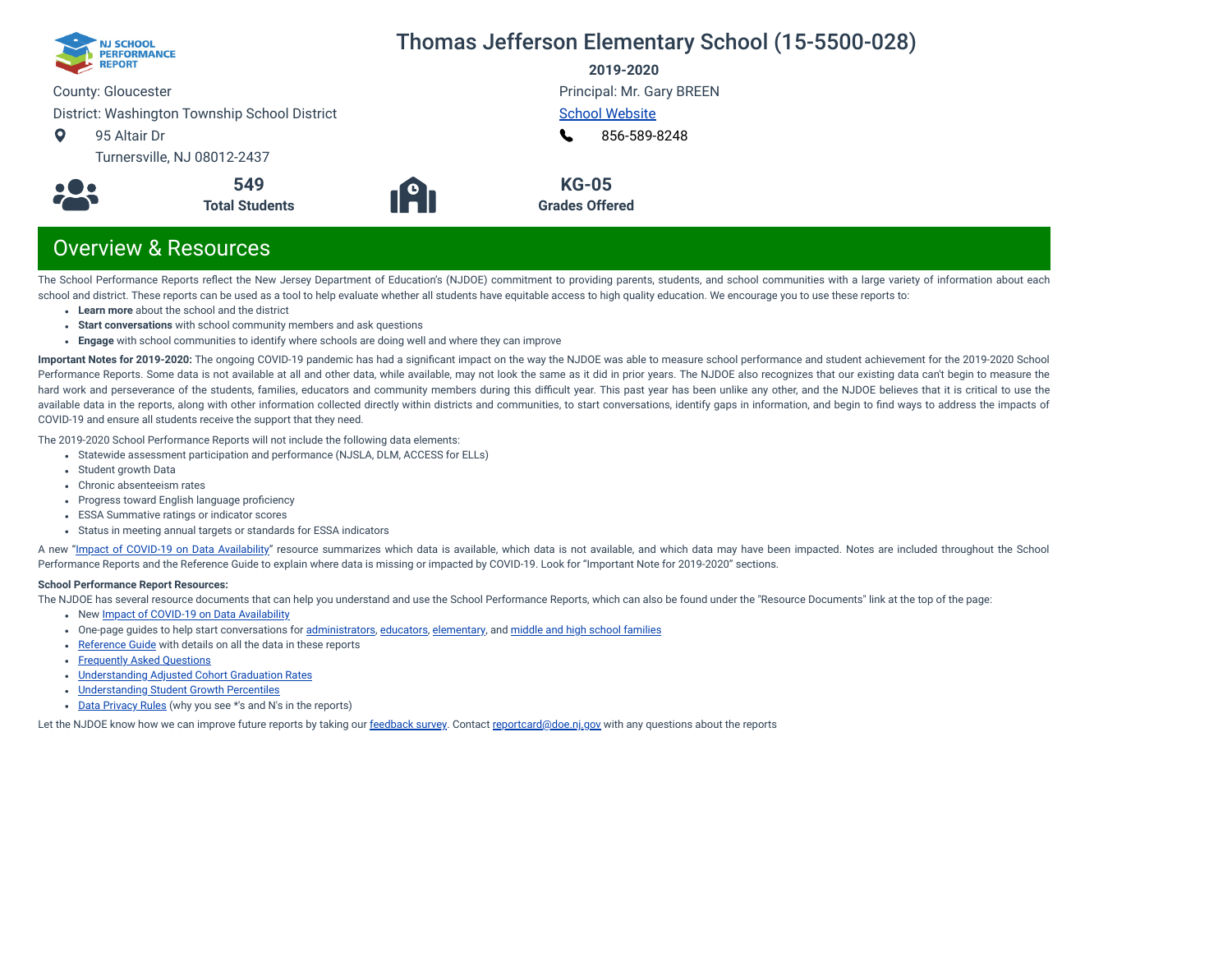

(15-5500-028) 2019-2020

#### **Report Key:**

**\*** Data is not displayed in order to protect student privacy **\*\*** Accountability calculations require 20 or more students **N** No Data is available to display

**†** This indicates a table specific note,see note below table

# Overview & Resources

# **School Contact Information**

This table contains contact information including principal name, address, phone number, email address, and social media information, if provided.

| <b>Type</b>           | <b>Contact Information</b>                |  |  |  |
|-----------------------|-------------------------------------------|--|--|--|
| County                | Gloucester                                |  |  |  |
| District              | Washington Township School District       |  |  |  |
| <b>Principal Name</b> | Mr. Gary BREEN                            |  |  |  |
| Address               | 95 Altair Dr, Turnersville, NJ 08012-2437 |  |  |  |
| <b>Phone Number</b>   | 856-589-8248                              |  |  |  |
| Email Address         | gbreen@wtps.org                           |  |  |  |
| Website               | www.wtps.org/Domain/12                    |  |  |  |
| Facebook              | https://www.facebook.com/TJTimes          |  |  |  |
| Twitter               | https://www.twitter.com/tj_elem           |  |  |  |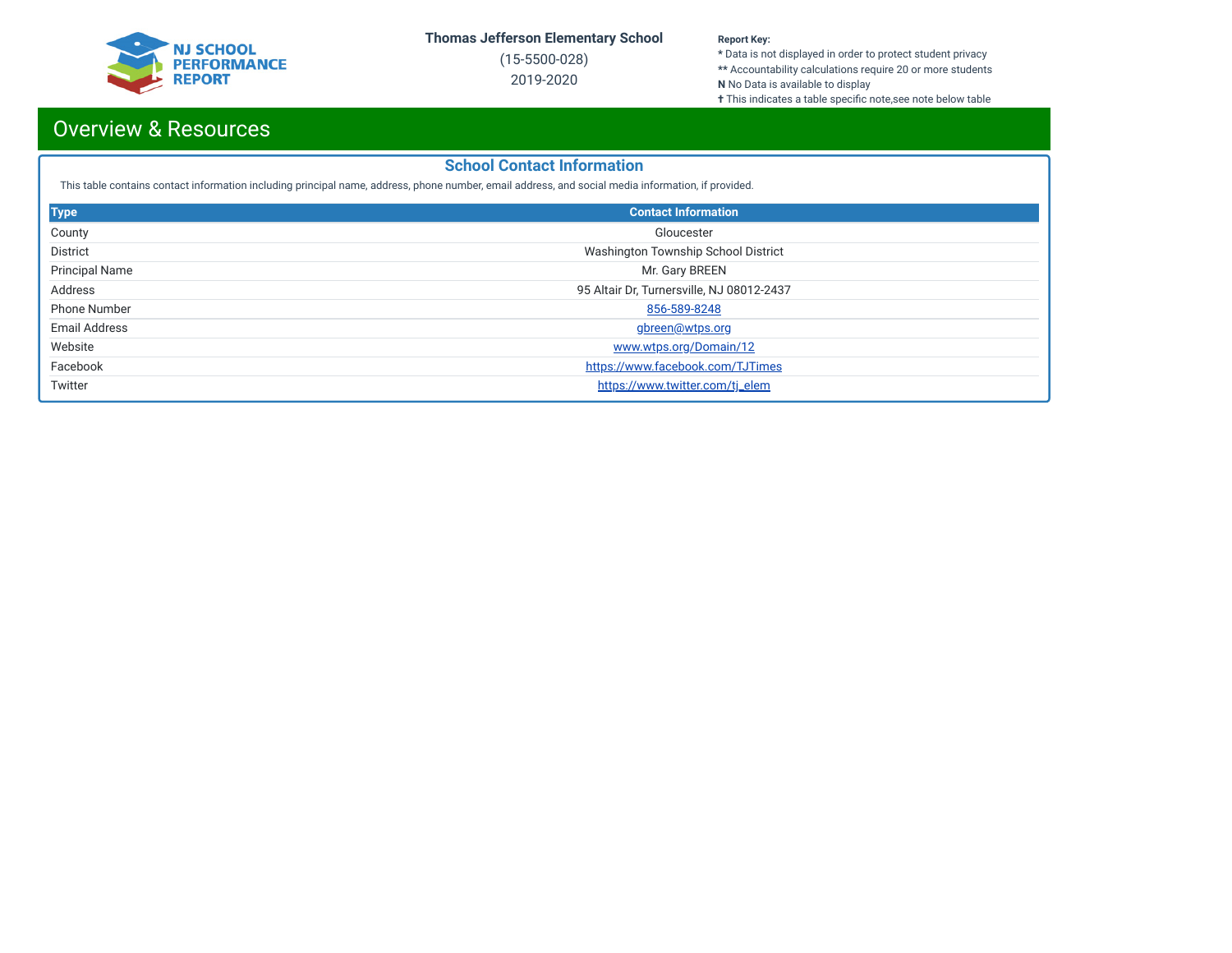

(15-5500-028) 2019-2020

#### **Report Key:**

**\*** Data is not displayed in order to protect student privacy **\*\*** Accountability calculations require 20 or more students **N** No Data is available to display

**†** This indicates a table specific note,see note below table

# **Demographics**

Enrollment data reflects enrollment reported at the end of the school year and only includes students attending the school. Students that attend programs at other schools or outside of the district are not included in enrollment counts and percentages.

## **Enrollment Trends by Grade**

This table shows the number of students enrolled by grade for the past three school years. Any students enrolled outside of the grades offered will be included in the total enrollment.

| <b>Grade</b>   | 2017-18 | 2018-19 | 2019-20 |
|----------------|---------|---------|---------|
| KG             | 164     | 171     | 160     |
| $\mathbf{1}$   | 76      | 82      | 73      |
| $\overline{2}$ | 70      | 85      | 86      |
| $\overline{3}$ | 67      | 76      | 81      |
| $\overline{4}$ | 80      | 74      | 73      |
| 5              | 73      | 81      | 76      |
| Total          | 530     | 569     | 549     |

# **Enrollment Trends by Student Group**

This table shows the percentage of students by student group for the past three school years. Note that 2019-20 is the first year that data was collected for non-binary/undesignated gender and, as a result, the 2019-20 data may not be a true representation of the student population. Additionally, to protect student privacy, gender percentages for 2019-20 are rounded to the nearest 0.5.

| <b>Student Group</b>                       | 2017-18 | 2018-19 | 2019-20 |
|--------------------------------------------|---------|---------|---------|
| Female                                     | 52.5%   | 52.4%   | 53.5%   |
| Male                                       | 47.5%   | 47.6%   | 46.5%   |
| Non-Binary/Undesignated Gender             |         |         | 1%      |
| <b>Economically Disadvantaged Students</b> | 30.4%   | 28.3%   | 31.1%   |
| <b>Students with Disabilities</b>          | 21.3%   | 22.3%   | 22.4%   |
| <b>English Learners</b>                    | 0.0%    | 0.0%    | 0.2%    |
| <b>Homeless Students</b>                   | 0.8%    | 0.4%    | 0.4%    |
| Students in Foster Care                    | 0.6%    | 0.9%    | 0.2%    |
| Military-Connected Students                | 0.0%    | 0.0%    | 0.0%    |
| <b>Migrant Students</b>                    | 0.0%    | 0.0%    | 0.0%    |

# **Enrollment by Racial and Ethnic Group**

This table shows the percentage of students by racial and ethnic group for the past three school years.

| <b>Racial And Ethnic Group</b>      | 2017-18 | 2018-19 | 2019-20 |
|-------------------------------------|---------|---------|---------|
| White                               | 75.3%   | 72.4%   | 70.9%   |
| Hispanic                            | 6.2%    | 7.4%    | 7.3%    |
| Black or African American           | 9.8%    | 10.9%   | 13.1%   |
| Asian                               | 4.2%    | 4.9%    | 4.0%    |
| Native Hawaiian or Pacific Islander | 0.0%    | 0.0%    | 0.0%    |
| American Indian or Alaska Native    | 0.2%    | 0.0%    | 0.0%    |
| Two Or More Races                   | 4.3%    | 4.4%    | 4.7%    |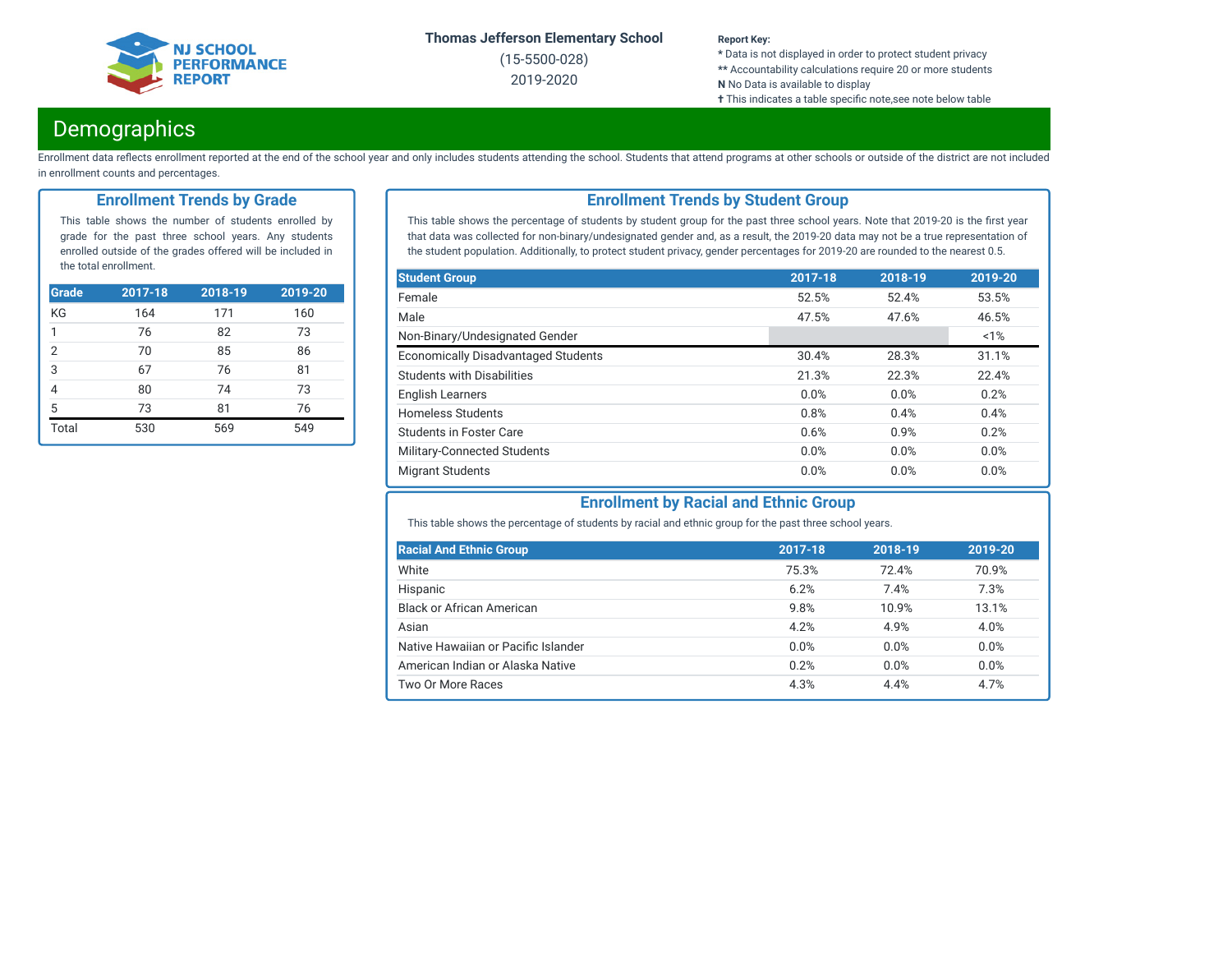

(15-5500-028) 2019-2020

#### **Report Key:**

**\*** Data is not displayed in order to protect student privacy **\*\*** Accountability calculations require 20 or more students **N** No Data is available to display

**†** This indicates a table specific note,see note below table

# Demographics

Enrollment data reflects enrollment reported at the end of the school year and only includes students attending the school. Students that attend programs at other schools or outside of the district are not included in enrollment counts and percentages.

| <b>Enrollment Trends by Full/Half Day PK and KG</b><br>This table shows number of students in full day and half day Pre-Kindergarten (PK) and Kindergarten (KG) for the past three school years. |     |     |     |  |
|--------------------------------------------------------------------------------------------------------------------------------------------------------------------------------------------------|-----|-----|-----|--|
| <b>Grade</b><br>2017-18<br>2018-19<br>2019-20                                                                                                                                                    |     |     |     |  |
| KG - Half Day                                                                                                                                                                                    |     |     |     |  |
| KG - Full Day                                                                                                                                                                                    | 164 | 171 | 160 |  |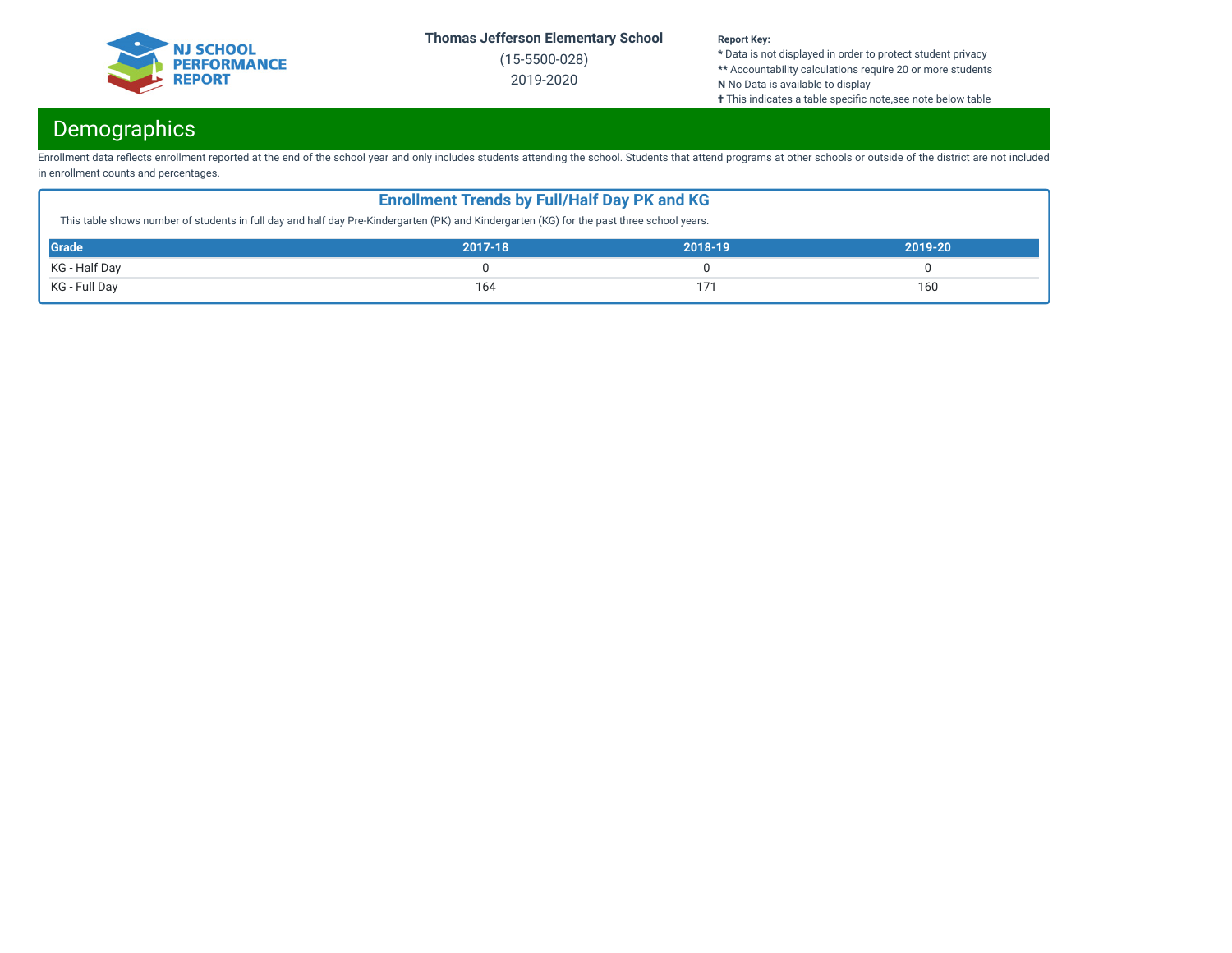

(15-5500-028) 2019-2020

#### **Report Key:**

**\*** Data is not displayed in order to protect student privacy **\*\*** Accountability calculations require 20 or more students **N** No Data is available to display

**†** This indicates a table specific note,see note below table

# Demographics

Enrollment data reflects enrollment reported at the end of the school year and only includes students attending the school. Students that attend programs at other schools or outside of the district are not included in enrollment counts and percentages.

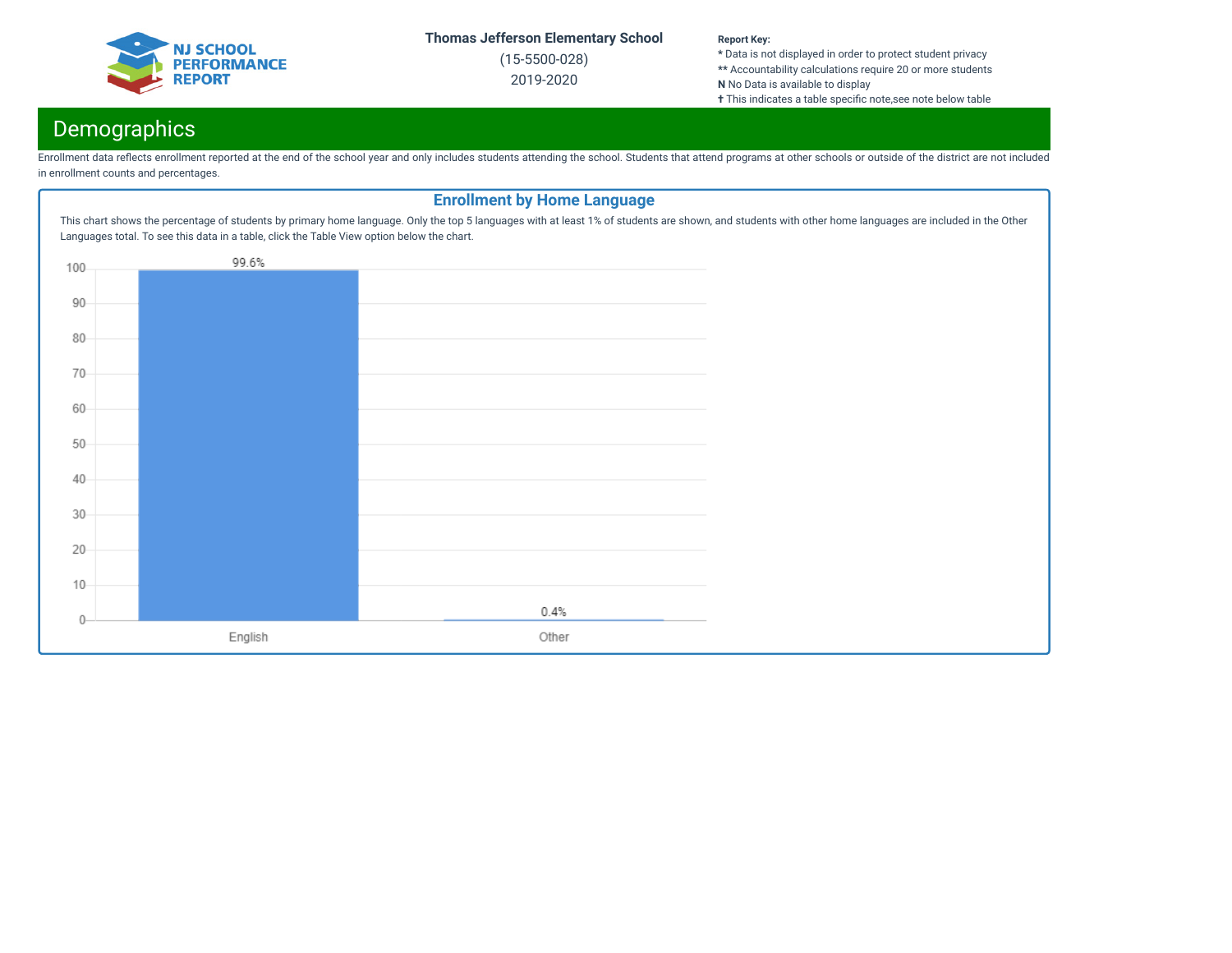# **JJ SCHOOL PERFORMANCE REPORT**

**Thomas Jefferson Elementary School**

(15-5500-028) 2019-2020

#### **Report Key:**

**\*** Data is not displayed in order to protect student privacy **\*\*** Accountability calculations require 20 or more students **N** No Data is available to display **†** This indicates a table specific note, see note below table

# Student Growth

Student growth is a measure of how much students are learning each year. Each student receives a Student Growth Percentile (SGP) for English Language Arts (ELA) in grades 4 through 8 and for Mathematics in grades 4 through 7 that explains their progress compared to students who had the same test scores in previous years.

A student's SGP falls between 1 and 99 and can be grouped into three levels:

**Low Growth:** Less than 35

**Typical Growth:** Between 35 and 65

**High Growth:** Greater than 65

If the student growth percentiles for all students in the school are ordered from smallest to largest, the median student growth percentile (mSGP) for the school is the percentile in the middle of that list. Watch a short video about Student Growth [Percentiles](http://digitallearning.pcgus.com/NJSMART/sgps/story.html) that explains how they are calculated for students and how median Student Growth Percentiles (mSGP) are calculated for groups of students.

Important note for 2019-20: Due to the cancellation of statewide assessments as a result of the COVID-19 pandemic, student growth percentile were not calculated and will not be reported for the 2019-20 school year. Tables showing 2019-20 median student growth percentiles and other measures of student growth will not be included in this report.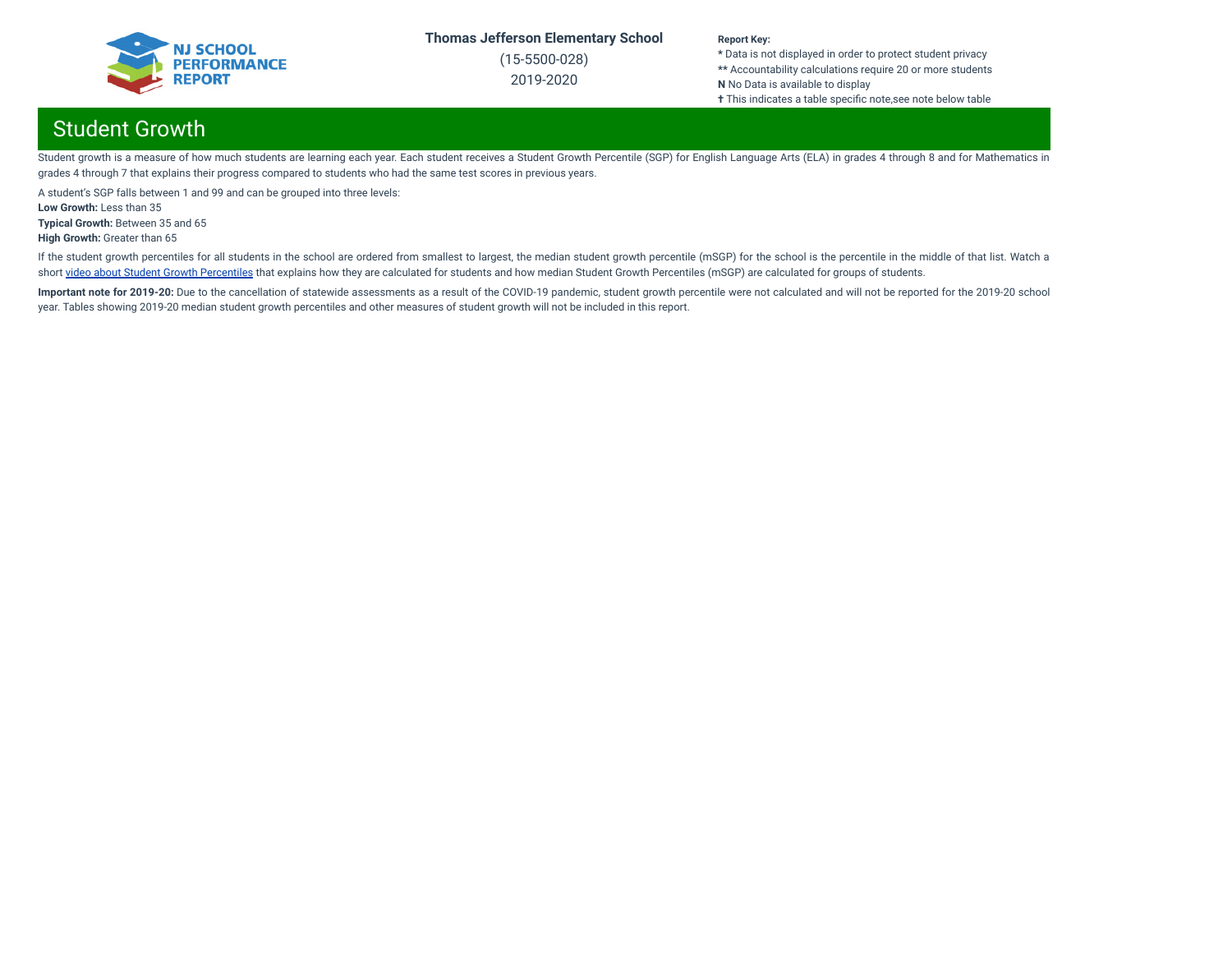

(15-5500-028) 2019-2020

#### **Report Key:**

**\*** Data is not displayed in order to protect student privacy **\*\*** Accountability calculations require 20 or more students **N** No Data is available to display **†** This indicates a table specific note, see note below table

# Student Growth

# **Student Growth Trends and Progress**

These graphs illustrate trends in student growth over the last three years. Student growth is measured by median student growth percentile. The table below tells us how student growth over the last three years compares to the state standard of 40-59.5 and to the statewide median.

Important note for 2019-20: Due to the cancellation of statewide assessments as a result of the COVID-19 pandemic, student growth percentile were not calculated and will not be reported for the 2019-20 school year.





| l Performance Measure \                     | 2017-18 ELA | 2018-19 ELA  | 2019-20 ELA | 2017-18 Math | 2018-19 Math     | 2019-20 Math |
|---------------------------------------------|-------------|--------------|-------------|--------------|------------------|--------------|
| Median Student Growth Percentile            | 39.5        | 49           |             | 58           | 64               |              |
| Met Standard (40-59.5)?                     | Not Met     | Met Standard |             | Met Standard | Exceeds Standard |              |
| Statewide: Median Student Growth Percentile |             | 50           |             | 50           | 50               |              |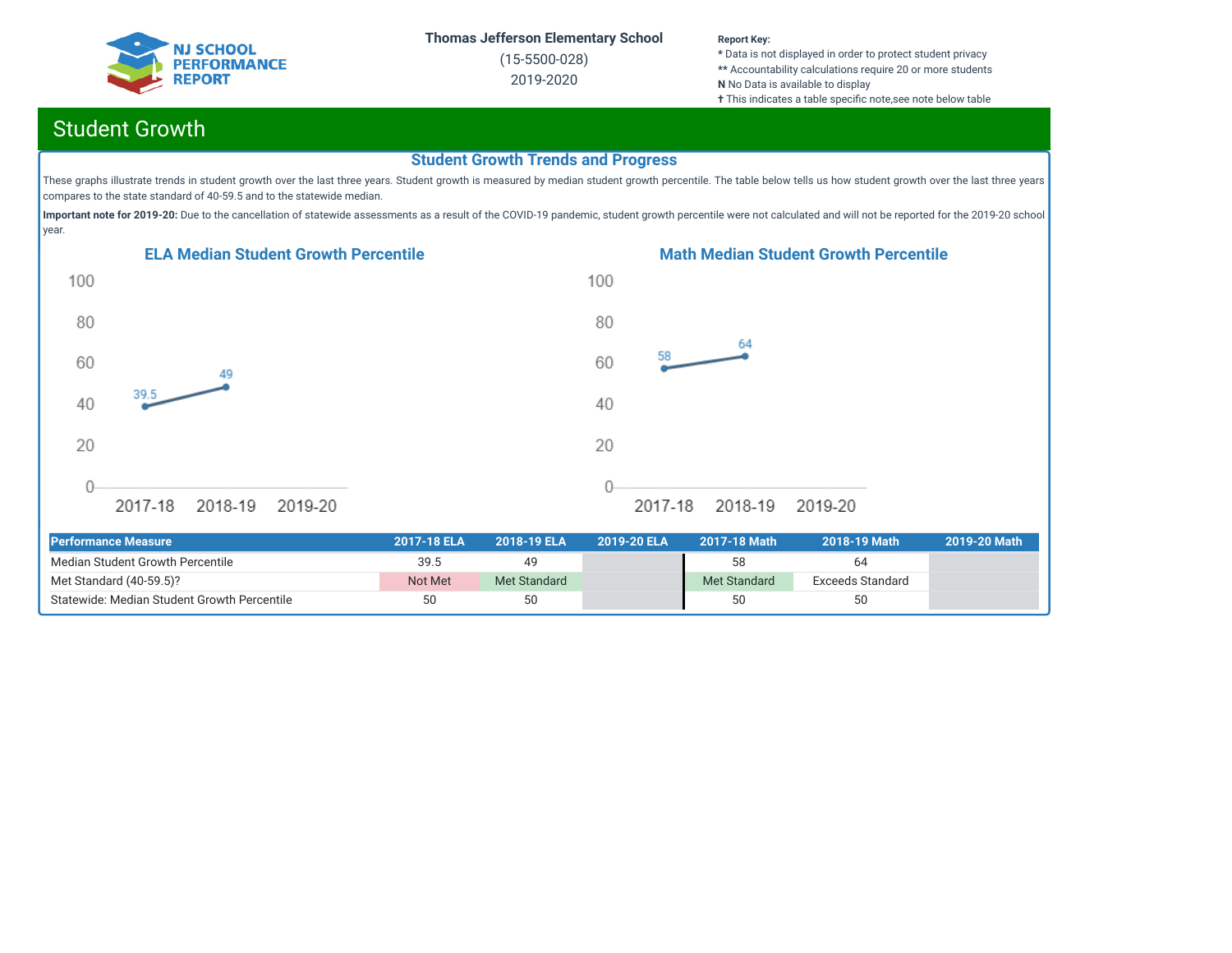

(15-5500-028) 2019-2020

#### **Report Key:**

**\*** Data is not displayed in order to protect student privacy **\*\*** Accountability calculations require 20 or more students **N** No Data is available to display **†** This indicates a table specific note,see note below table

# Academic Achievement

Important note for 2019-20: Due to the cancellation of statewide assessments and a federal waiver as a result of the COVID-19 pandemic, statewide assessment results for the New Jersey Student Learning Assessments (NJSLA), Dynamic Learning Maps (DLM), and ACCESS for ELLs assessments and related accountability measures are not available and will not be reported for the 2019-20 school year. Tables showing 2019-20 statewide assessment results and related accountability measures will not be included in this report.

# **English Language Arts and Mathematics Performance Trends**

These graphs show trends in the Proficiency Rate for Federal Accountability over the last three years. The data includes the results of students taking both the statewide assessment (NJSLA for 2018-19 and PARCC for 2017-18) and the DLM alternate assessment. The Proficiency Rate for Federal Accountability measures the percentage of students that met or exceeded expectations on the assessments (NJSLA/PARCC or DLM) with an adjustment made if the participation rate is below 95% to ensure reporting on at least 95% of students. NJSLA/PARCC results include only students in grades 3 through 10. Students that were enrolled for less than half a school year are excluded from performance results. The table below provides participation rates, proficiency rates, annual targets and status in meeting the targets, and statewide proficiency rates.

**Important note for 2019-20:** Due to the cancellation of statewide assessments and a federal waiver as a result of the COVID-19 pandemic, statewide assessment results are not available.





| <b>Performance Measure</b>                            | 2017-18 ELA | 2018-19 ELA | 2019-20 ELA | 2017-18 Math      | 2018-19 Math      | 2019-20 Math |
|-------------------------------------------------------|-------------|-------------|-------------|-------------------|-------------------|--------------|
| <b>Participation Rate</b>                             | 99.1%       | 97.9%       |             | 99.1%             | 97.9%             |              |
| Proficiency Rate for Federal Accountability           | 43.8%       | 43.4%       |             | 48.4%             | 46.6%             |              |
| <b>Annual Target</b>                                  | 46.2%       | 48.0%       |             | 43.5%             | 45.6%             |              |
| Met Annual Target?                                    | Met Targett | Met Targett |             | <b>Met Target</b> | <b>Met Target</b> |              |
| Statewide Proficiency Rate for Federal Accountability | 56.7%       | 57.9%       |             | 45.0%             | 44.5%             |              |
| † Target was met within a confidence interval.        |             |             |             |                   |                   |              |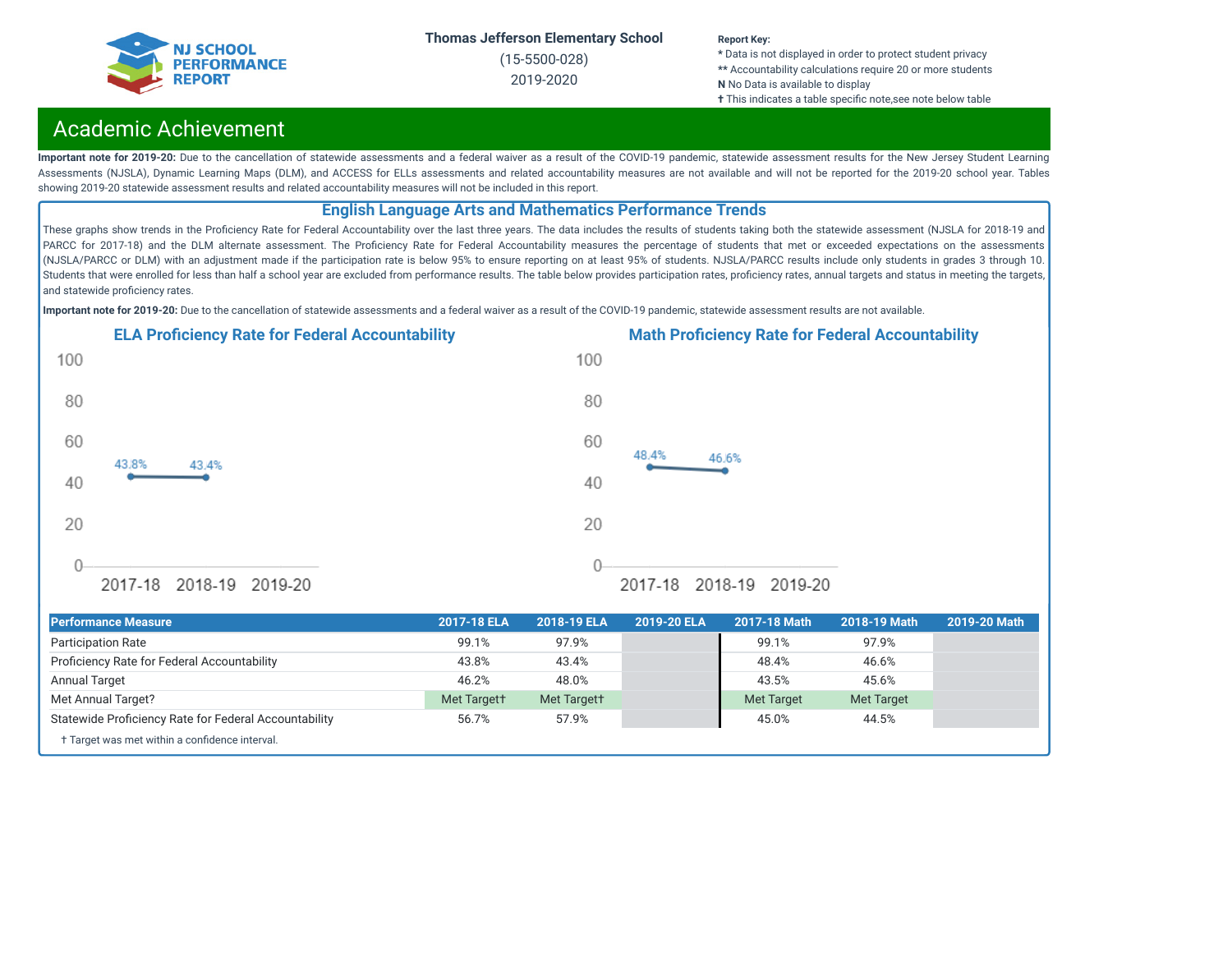

(15-5500-028) 2019-2020

#### **Report Key:**

**\*** Data is not displayed in order to protect student privacy **\*\*** Accountability calculations require 20 or more students **N** No Data is available to display **†** This indicates a table specific note, see note below table

# Academic Achievement

Important note for 2019-20: Due to the cancellation of statewide assessments and a federal waiver as a result of the COVID-19 pandemic, statewide assessment results for the New Jersey Student Learning Assessments (NJSLA), Dynamic Learning Maps (DLM), and ACCESS for ELLs assessments and related accountability measures are not available and will not be reported for the 2019-20 school year. Tables showing 2019-20 statewide assessment results and related accountability measures will not be included in this report.

# **English Language Arts Assessment - Performance Trends**

This graph shows the percentage of students who met or exceeded expectations on each grade level exam on the statewide assessment for English Language Arts (ELA) for the past three years. 2018-19 data is from the New Jersey Student Learning Assessment (NJSLA) and 2017-18 data is from the PARCC assessment.

**Important note for 2019-20:** Due to the cancellation of statewide assessments and a federal waiver as a result of the COVID-19 pandemic, statewide assessment results are not available.

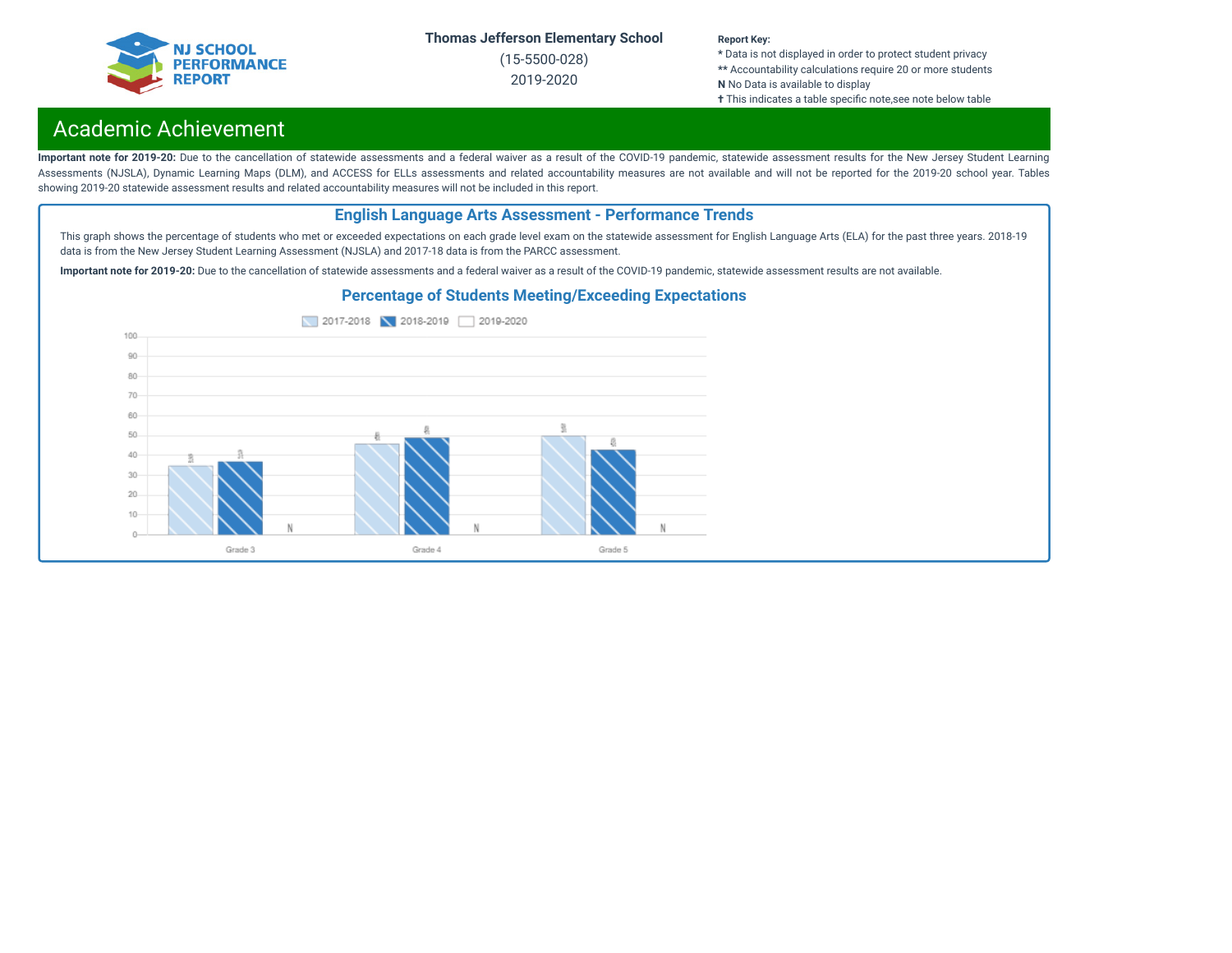

(15-5500-028) 2019-2020

#### **Report Key:**

**\*** Data is not displayed in order to protect student privacy **\*\*** Accountability calculations require 20 or more students **N** No Data is available to display **†** This indicates a table specific note, see note below table

# Academic Achievement

Important note for 2019-20: Due to the cancellation of statewide assessments and a federal waiver as a result of the COVID-19 pandemic, statewide assessment results for the New Jersey Student Learning Assessments (NJSLA), Dynamic Learning Maps (DLM), and ACCESS for ELLs assessments and related accountability measures are not available and will not be reported for the 2019-20 school year. Tables showing 2019-20 statewide assessment results and related accountability measures will not be included in this report.

### **Mathematics Assessment – Performance Trends**

This graph shows the percentage of students who met or exceeded expectations on each grade level or end-of-course exam on the statewide assessment for Mathematics for the past three years. 2018-19 data is from the New Jersey Student Learning Assessment (NJSLA) and 2017-18 data is from the PARCC assessment.

Note: 2018-19 results for Algebra I, Geometry, and Algebra II do not include students in grade 11, but 2017-18 results do include students in grade 11. Therefore, trend data for these assessments may not be comparable.

**Important note for 2019-20:** Due to the cancellation of statewide assessments and a federal waiver as a result of the COVID-19 pandemic, statewide assessment results are not available.

### **Percentage of Students Meeting/Exceeding Expectations**

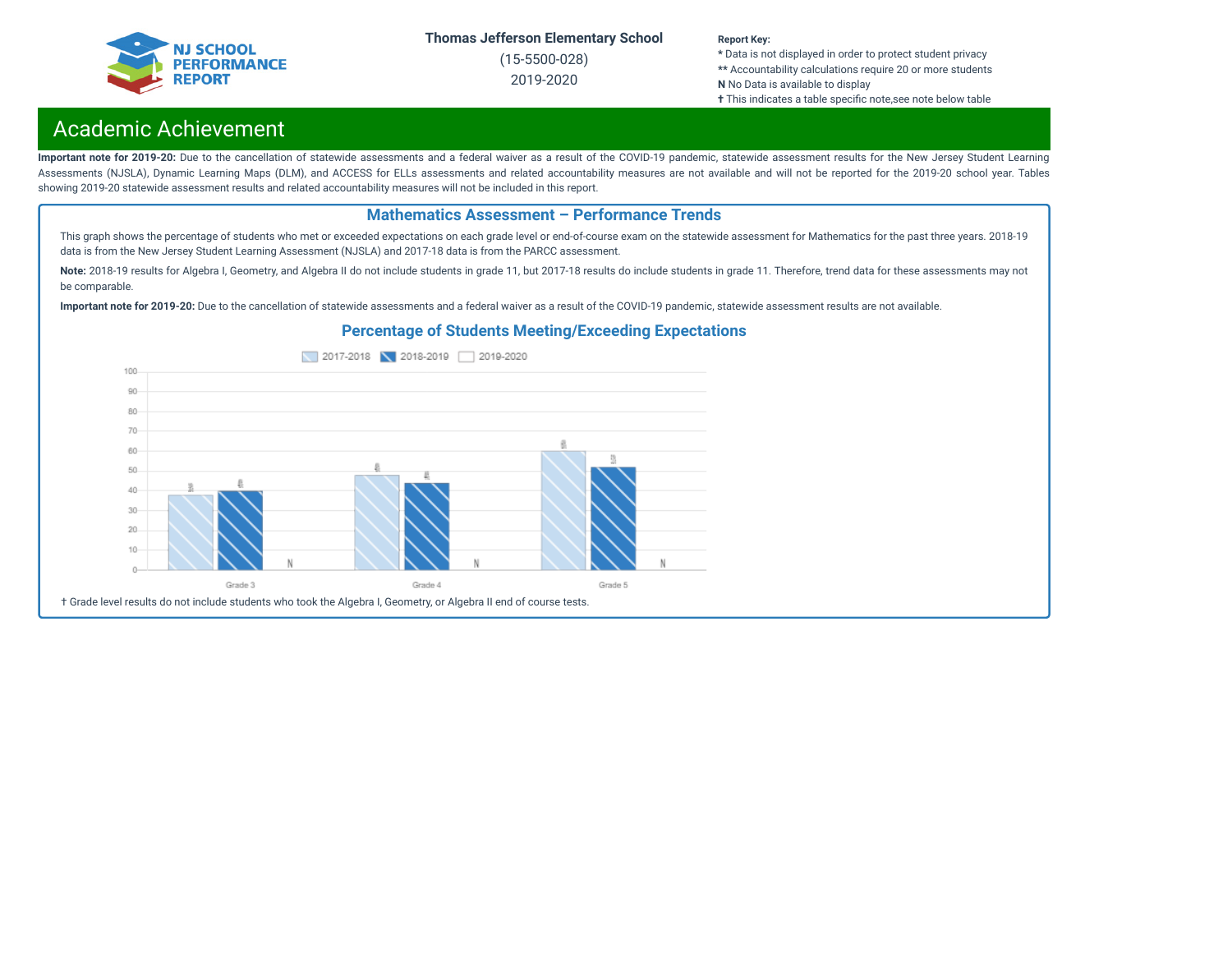

(15-5500-028) 2019-2020

#### **Report Key:**

**\*** Data is not displayed in order to protect student privacy **\*\*** Accountability calculations require 20 or more students **N** No Data is available to display **†** This indicates a table specific note, see note below table

# Academic Achievement

### **DLM Alternate Assessment - Participation**

This table shows the number of students taking the Dynamic Learning Maps (DLM) alternate assessment, which tests academic progress in English Language Arts (ELA) and Mathematics for students with different types of significant cognitive disabilities.

**Important note for 2019-20:** Due to the cancellation of statewide assessments and a federal waiver as a result of the COVID-19 pandemic, DLM participation is not available for 2019-20.

### **English Language Progress to Proficiency**

This table shows the percentage of English Learners who demonstrated the expected amount of growth on the ACCESS for ELLs 2.0 Assessment for English Language proficiency. A student's expected growth is based on the student's initial year proficiency level and student growth expectations are increased by equal intervals each year so that the student meets the proficiency cut score of 4.5 within five years. The table shows the annual target for the percentage of students making expected growth and whether that target was met.

**Important note for 2019-20:** Due to the cancellation of statewide assessments and a federal waiver as a result of the COVID-19 pandemic, English Language Progress to Proficiency is not available for 2019-20.

### **English Language Proficiency Test -Participation and Performance**

This table shows, by years in district, the number of English learner students taking the ACCESS for ELLs 2.0 Assessment for English language proficiency and the percentage of students tested that received an overall score of 4.5 or above. Students must receive a score of 4.5 or higher to be considered for proficient status.

**Important note for 2019-20:** Due to the cancellation of statewide assessments and a federal waiver as a result of the COVID-19 pandemic, ACCESS for ELLs 2.0 assessment participation and performance are not available for 2019- 20.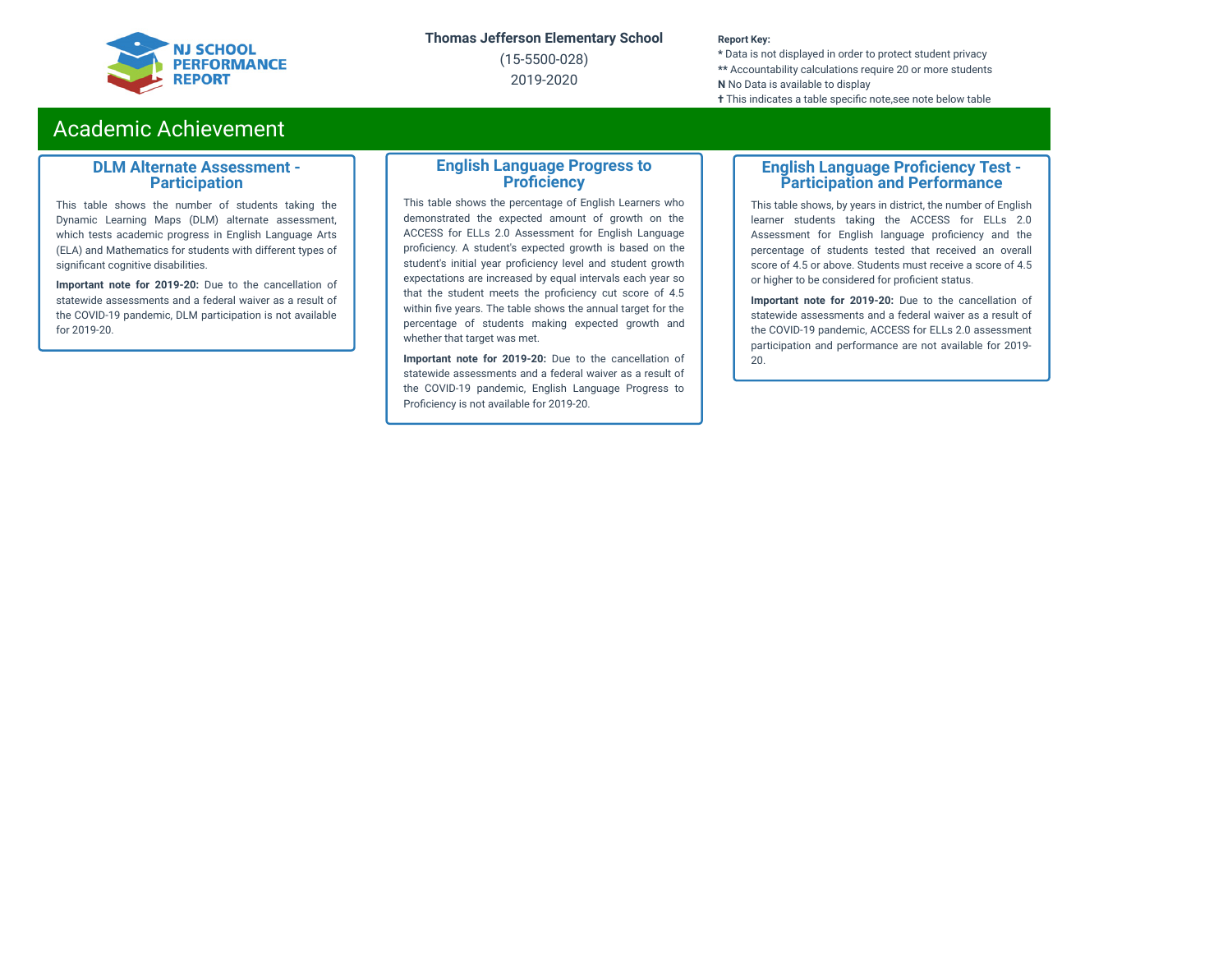

(15-5500-028) 2019-2020

#### **Report Key:**

**\*** Data is not displayed in order to protect student privacy **\*\*** Accountability calculations require 20 or more students **N** No Data is available to display **†** This indicates a table specific note, see note below table

# Academic Achievement

The New Jersey Student Learning Assessment for Science (NJSLA-S) measures student proficiency with the New Jersey Student Learning Standards for Science. All students in grades 5, 8, and 11 will take the [NJSLA-Science](https://www.nj.gov/education/assessment/sla/science/) assessment. Students receive a score of Level 1, 2, 3, or 4 where levels 3 and 4 represent proficiency. Visit the NJSLA-Science website for more information about NJSLA-S. These results do not include students that took the Dynamic Learning Maps (DLM) Science [assessment](https://www.nj.gov/education/schools/achievement/), visit the assessment reports page for DLM results.

Important note for 2019-20: Due to the cancellation of statewide assessments and a federal waiver as a result of the COVID-19 pandemic, statewide assessment results are not available for 2019-20. Tables showing 2019-20 NJSLA Science assessment results will not be included in this report.

## **NJSLA Science Assessment: Grade 5 Summary**

This table shows how students performed on the NJSLA Science assessment. Students scoring at Level 3 or 4 are considered proficient.

**Important note for 2019-20:** Due to the cancellation of statewide assessments and a federal waiver as a result of the COVID-19 pandemic, statewide assessment results for NJSLA Science are not available for 2019-20.

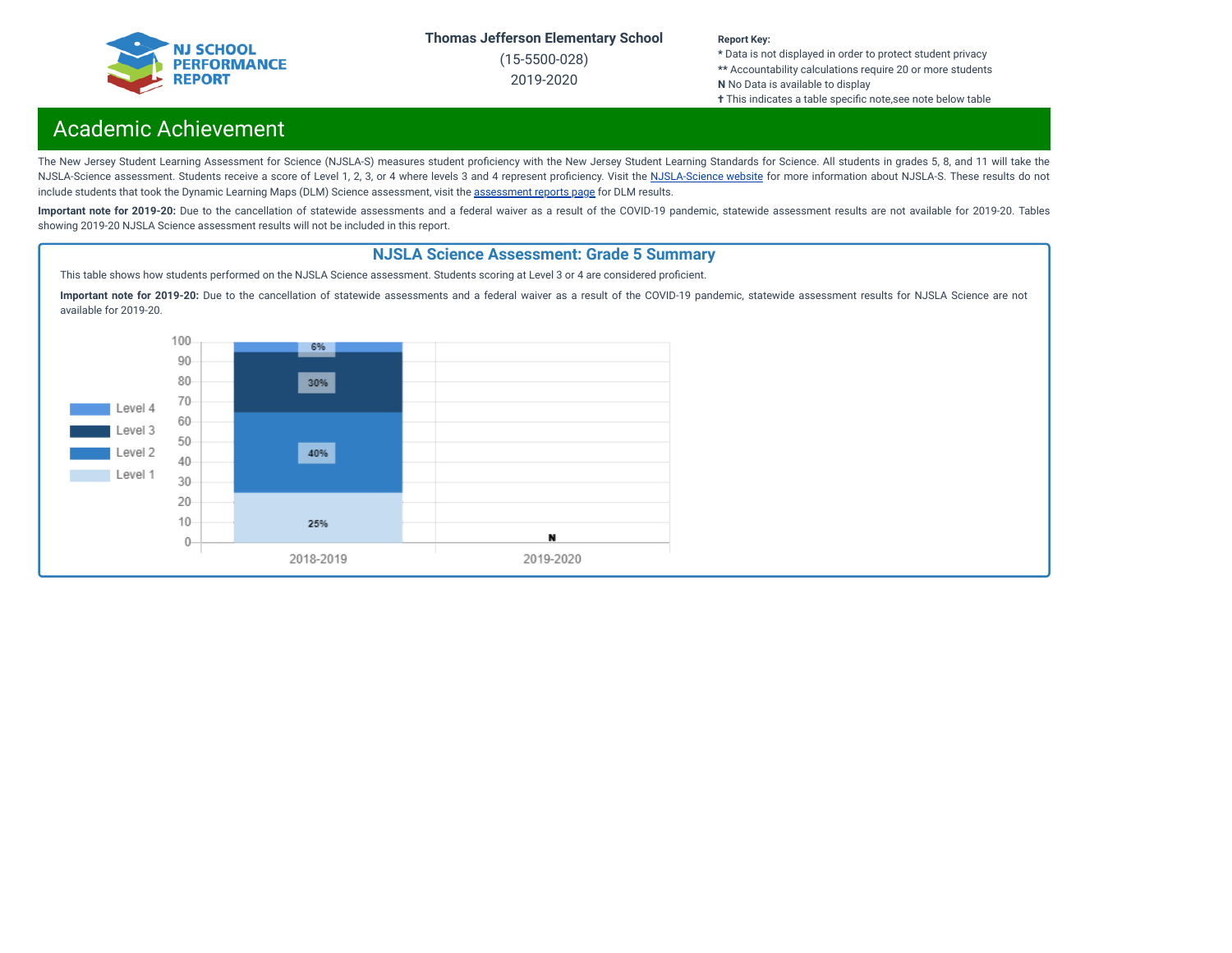

(15-5500-028) 2019-2020

#### **Report Key:**

**\*** Data is not displayed in order to protect student privacy **\*\*** Accountability calculations require 20 or more students **N** No Data is available to display **†** This indicates a table specific note,see note below table

# Climate and Environment

Student absences provide important information about a school's culture and climate. Research shows that absences impact a student's ability to succeed in school. The New Jersey Department of Education used input from New Jersey communities to select chronic absenteeism as its measure of school quality and student success for the ESSA accountability plan. **Chronic absenteeism** is dened as being absent for 10% or more of the days enrolled during the school year. A student who is not present for any reason, whether excused, unexcused, or for disciplinary action, is considered absent unless permitted by state statute or regulations. Students with fewer than 45 days in membership are excluded from attendance calculations.

Important Note for 2019-20: Due the COVID-19 pandemic, NJDOE received a federal waiver which removed the requirement to report on chronic absenteeism and related accountability measures for the 2019-20 school year. As a result, NJDOE will not report on chronic absenteeism and other attendance data for 2019-20. Tables showing 2019-20 attendance data will be hidden in this report.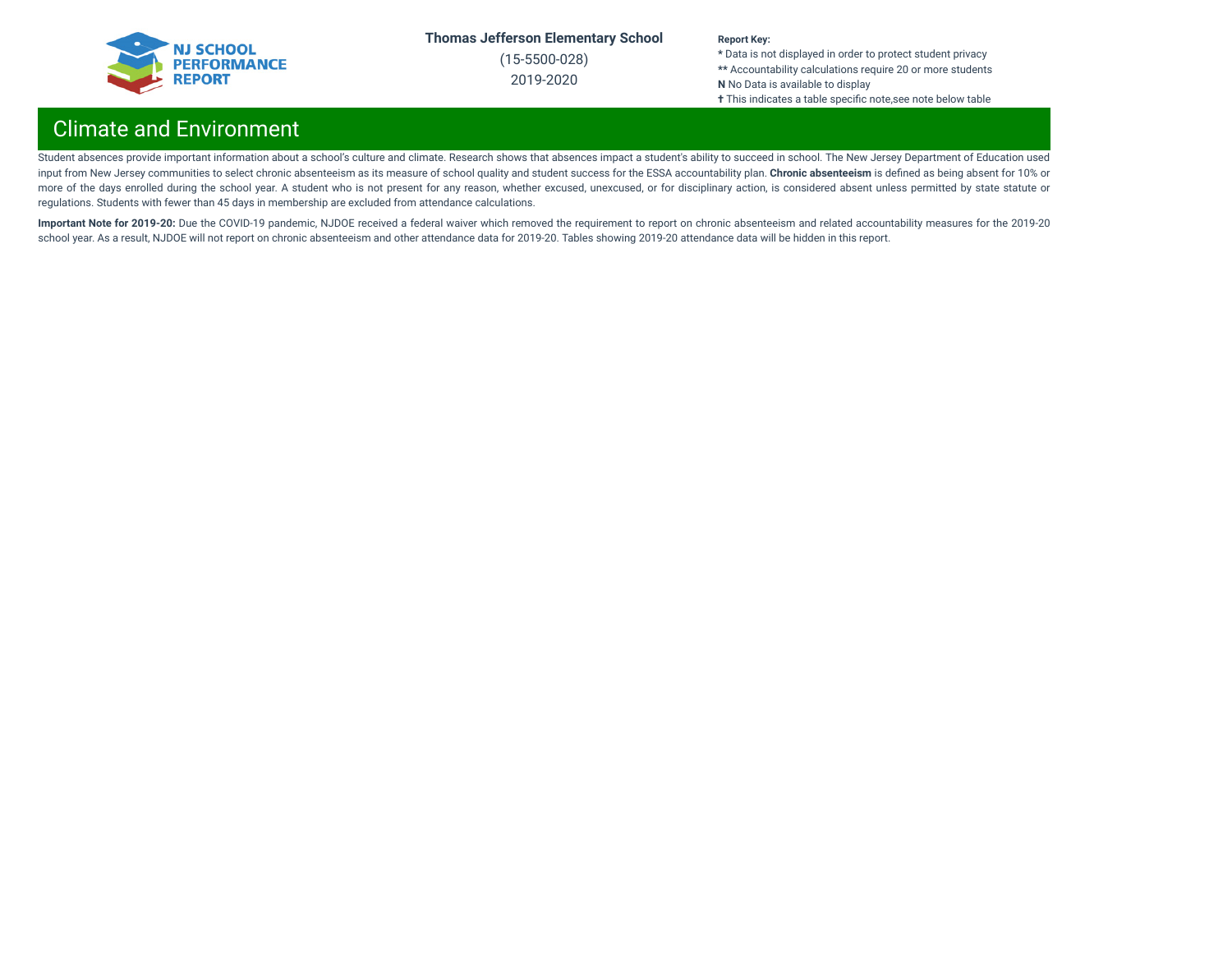

(15-5500-028) 2019-2020

#### **Report Key:**

**\*** Data is not displayed in order to protect student privacy **\*\*** Accountability calculations require 20 or more students **N** No Data is available to display **†** This indicates a table specific note, see note below table

# Climate and Environment

The New Jersey Department of Education migrated to a new reporting system, the Student Safety Data System (SSDS), starting in 2017-18, which includes improved definitions, new reporting fields, and updated guidance for reporting incidents. Comparing current data to data from 2016-17 and earlier could lead to inaccurate conclusions in many reporting categories. In addition to the 2018-19 data below, NJDOE is required, under ESSA, to report on the most recent, publicly-available Civil Rights Data Collection (CRDC) data, which can be found on the NJDOE School [Performance](https://www.nj.gov/education/schoolperformance/climate/) webpage.Please note that prior to school year 2017-2018, the CRDC and the State collection system, EVVRS, did not collect the same data elements. In an effort to better align the State system with the CRDC, the new Student Safety Data System (SSDS) collects all the required CRDC data elements. NJDOE is in the process of developing a reporting function for the SSDS which will allow LEAs to use the same data for both submissions.

Important note for 2019-20: Due to school closures as a result of [Executive](https://nj.gov/infobank/eo/056murphy/pdf/EO-107.pdf) Order 107, discipline data for the 2019-20 school year may not be comparable to prior or future school years and NJDOE recommends caution in making comparisons.

## **Violence, Vandalism, HIB, and Substance Offenses**

This table shows the number of incidents reported by type. A single incident may be counted under multiple incident types. The total unique incidents row provides an unduplicated count of incidents. The last row shows the rate of incidents for every 100 students enrolled.

| <b>Incident Type</b>                     | <b>Number of Incidents</b> |
|------------------------------------------|----------------------------|
| Violence                                 | N                          |
| Weapons                                  | N                          |
| Vandalism                                | N                          |
| Substances                               | N                          |
| Harassment, Intimidation, Bullying (HIB) | N                          |
| <b>Total Unique Incidents</b>            | N                          |
| Incidents Per 100 Students Enrolled      | N                          |

### **Police Notifications**

This table shows, by incident type, the number of cases where an incident led to police notification.

| <b>Incident Type</b>                     | <b>Incidents Reported to Police</b> |
|------------------------------------------|-------------------------------------|
| Violence                                 | N                                   |
| Weapons                                  | N                                   |
| Vandalism                                | N                                   |
| Substances                               | N                                   |
| Harassment, Intimidation, Bullying (HIB) | N                                   |
| Other Incidents Leading to Removal       | N                                   |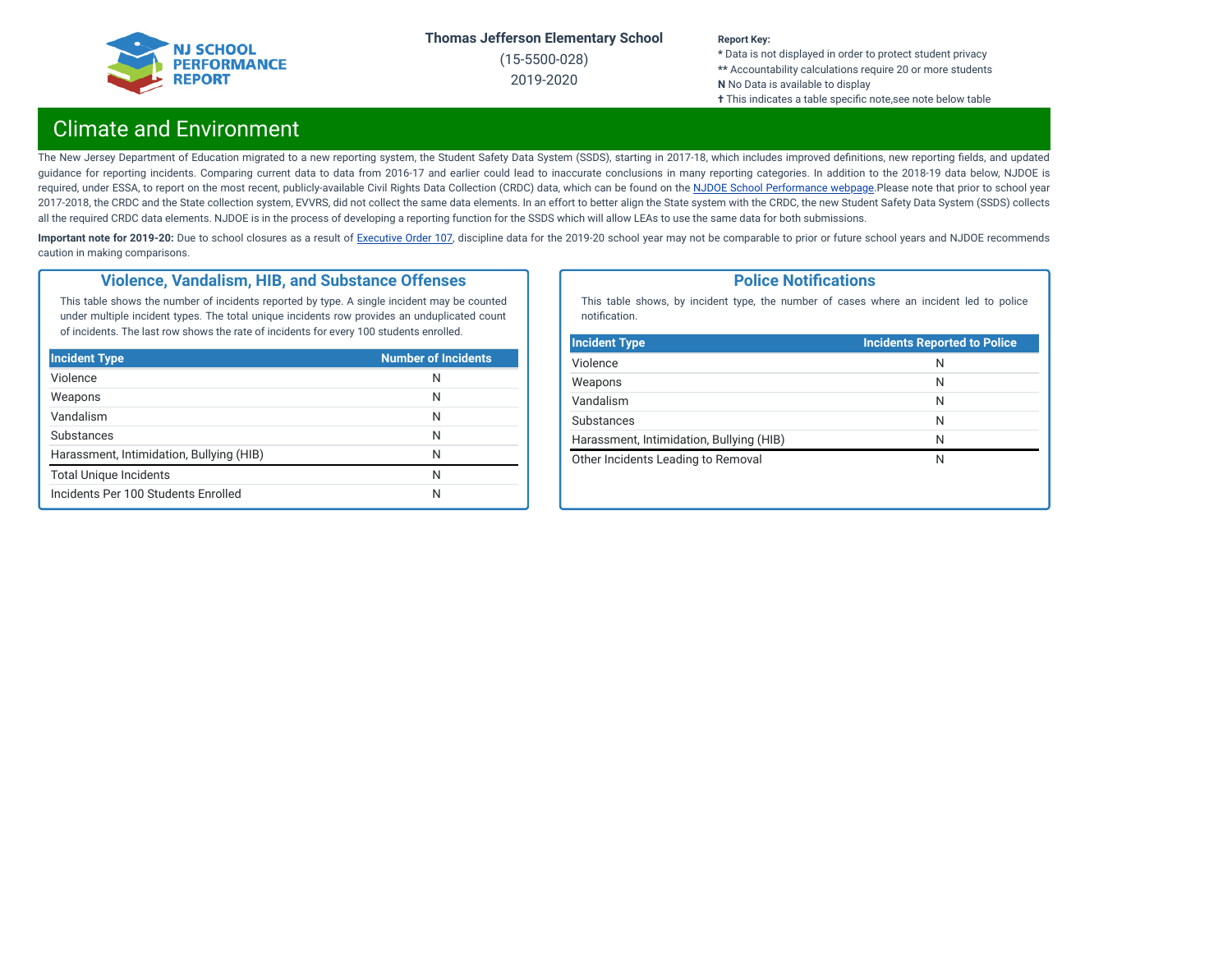

(15-5500-028) 2019-2020

#### **Report Key:**

**\*** Data is not displayed in order to protect student privacy **\*\*** Accountability calculations require 20 or more students **N** No Data is available to display **†** This indicates a table specific note,see note below table

# Climate and Environment

The New Jersey Department of Education migrated to a new reporting system, the Student Safety Data System (SSDS), starting in 2017-18, which includes improved definitions, new reporting fields, and updated guidance for reporting incidents. Comparing current data to data from 2016-17 and earlier could lead to inaccurate conclusions in many reporting categories. In addition to the 2018-19 data below, NJDOE is required, under ESSA, to report on the most recent, publicly-available Civil Rights Data Collection (CRDC) data, which can be found on the NJDOE School [Performance](https://www.nj.gov/education/schoolperformance/climate/) webpage.Please note that prior to school year 2017-2018, the CRDC and the State collection system, EVVRS, did not collect the same data elements. In an effort to better align the State system with the CRDC, the new Student Safety Data System (SSDS) collects all the required CRDC data elements. NJDOE is in the process of developing a reporting function for the SSDS which will allow LEAs to use the same data for both submissions.

Important note for 2019-20: Due to school closures as a result of [Executive](https://nj.gov/infobank/eo/056murphy/pdf/EO-107.pdf) Order 107, discipline data for the 2019-20 school year may not be comparable to prior or future school years and NJDOE recommends caution in making comparisons.

### **Harassment, Intimidation, and Bullying (HIB) Investigations**

This table shows, by the nature of the incident, the number of alleged and confirmed Harassment, Intimidation, and Bulling (HIB) investigations. The nature of an incident is based on the protected categories listed below, and the nature of a single HIB investigation may include multiple categories. All confirmed incidents must have an identified nature.

| <b>HIB Nature (Protected Category) HIB Alleged HIB Confirmed Total HIB Investigations</b> |   |   |   |
|-------------------------------------------------------------------------------------------|---|---|---|
| Race                                                                                      | N | N | N |
| Religion                                                                                  | N | N | N |
| Ancestry                                                                                  | N | N | N |
| Gender                                                                                    | N | N | N |
| <b>Sexual Orientation</b>                                                                 | N | N | N |
| <b>Disability</b>                                                                         | N | Ν | N |
| Other                                                                                     | N | N | N |
| No Identified Nature                                                                      | N | N | N |

# **Student Disciplinary Removals**

The first table shows, by removal type, the number and percentage of students who received disciplinary removals during the school year. Removal types include students receiving one or more in-school suspensions, one or more out-of-school suspensions, one or more suspension of any type, removal to another school or other educational program, expulsion with no further educational services, or arrest. The second table shows the total number of days missed due to out-of-school suspension for all students during the school year.

| <b>Removal Type</b>                   | <b>Number of</b><br><b>Students</b> | <b>Percent of</b><br><b>Students</b> |
|---------------------------------------|-------------------------------------|--------------------------------------|
| In-School Suspensions                 | 0                                   | 0.0%                                 |
| Out-of-School<br>Suspensions          | U                                   | 0.0%                                 |
| Any Suspension                        | $\Omega$                            | 0.0%                                 |
| Removal to other<br>education program | O                                   | 0.0%                                 |
| Expulsion                             | 0                                   | 0.0%                                 |
| Arrest                                | O                                   | 0.0%                                 |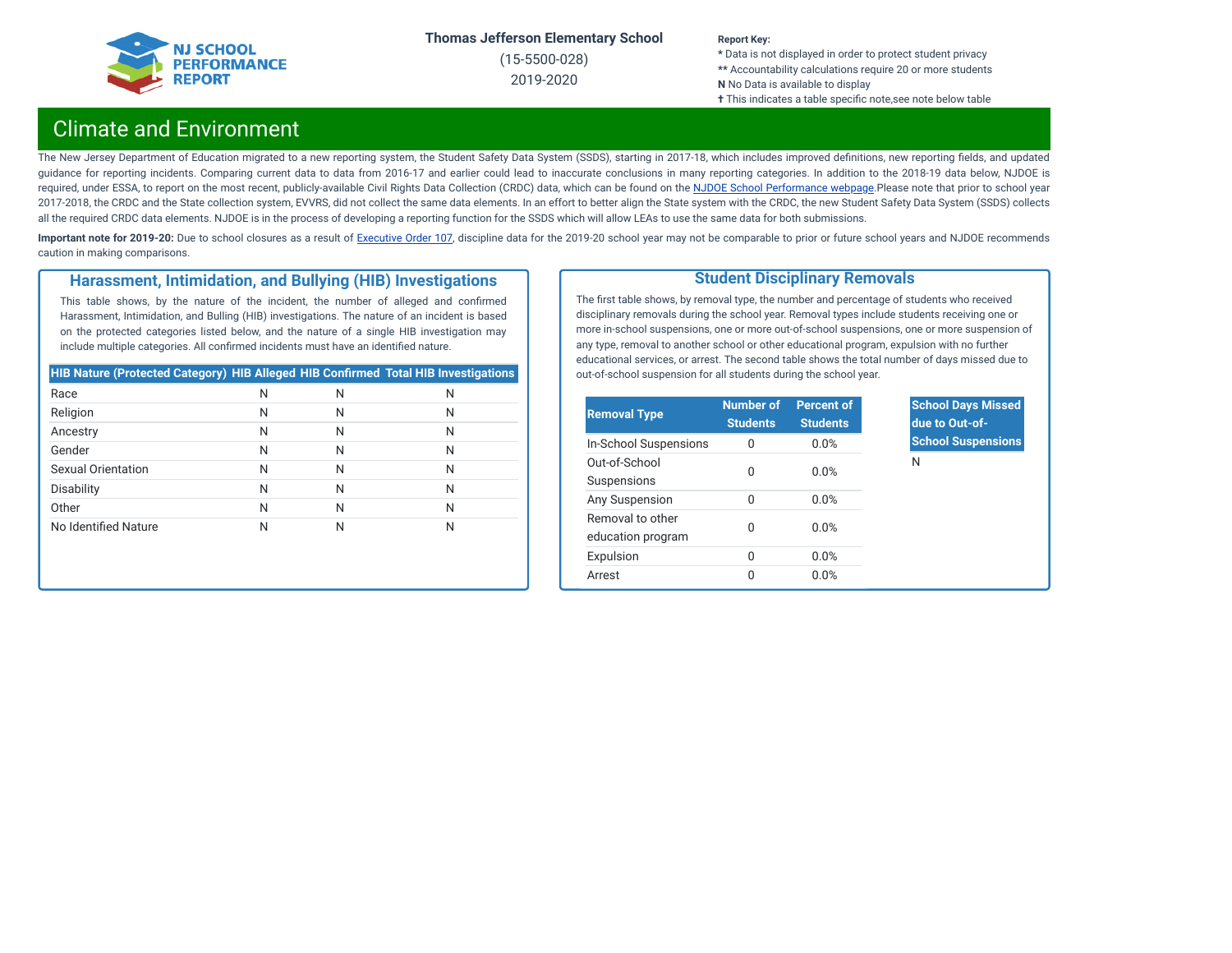

(15-5500-028) 2019-2020

#### **Report Key:**

**\*** Data is not displayed in order to protect student privacy **\*\*** Accountability calculations require 20 or more students **N** No Data is available to display **†** This indicates a table specific note,see note below table

# Climate and Environment

### **School Day**

This table shows the start and end times and length of school day for a typical student at this school. Instructional time is the amount of time that a typical student was engaged in instructional activities under the supervision of a certified teacher. Full time students attend this school for more than half of the school day and shared-time students attend the school for half of the school day or less.

**Important note for 2019-20:** The start and end times in this table may reflect standard hours for in-person instruction. These hours may have been adjusted due to remote or hybrid instruction schedules.

| <b>Category</b>                  | <b>School</b>   |
|----------------------------------|-----------------|
| <b>Typical Start Time</b>        | $9:00$ AM       |
| <b>Typical End Time</b>          | $3:25$ PM       |
| Length of School Day             | 6 Hrs. 25 Mins. |
| Full Time - Instructional Time   | 5 Hrs. 40 Mins. |
| Shared Time - Instructional Time | N               |

### **Device Ratios**

This table typically includes information collected from the NJTRAx database. The NJDOE established the NJTRAx Digital Learning Readiness database to gauge the technology readiness of New Jersey schools and districts for online testing as well as to provide a tool to assist schools in determining readiness for digital learning. For more information about NJTRAx, visit the New Jersey Digital Learning and [Assessment](https://njdigitallearning.org/njtrax/) Portal.

**Important Note for 2019-2020:** [Executive](https://nj.gov/infobank/eo/056murphy/pdf/EO-107.pdf) Order 107 required all schools to close and cease in-person instruction, and schools switched to remote instruction. As a result, the number of devices available in each school was not consistent throughout the 2019-2020 school year as districts worked to meet the technological needs of their students. Therefore, the device ratio is not included in the 2019-2020 School Performance Reports because a single device ratio would not give a full picture of the availability of devices and the changing nature of this information during the 2019-2020 school year. Instead, the NJDOE is sharing links to other school and district technology information collected during the 2020-2021 school year:

School and District Technology [Information:](https://www.state.nj.us/education/schoolperformance/climate/docs/DistrictReportedStudentDeviceInformation.xlsx) data collected through NJ SMART in November 2020, which includes student device type and student device owner

The [NJDOE](https://www.nj.gov/education/grants/digitaldivide/techsurveys.shtml) Digital Divide page: includes weekly updated state summaries on student device and connectivity needs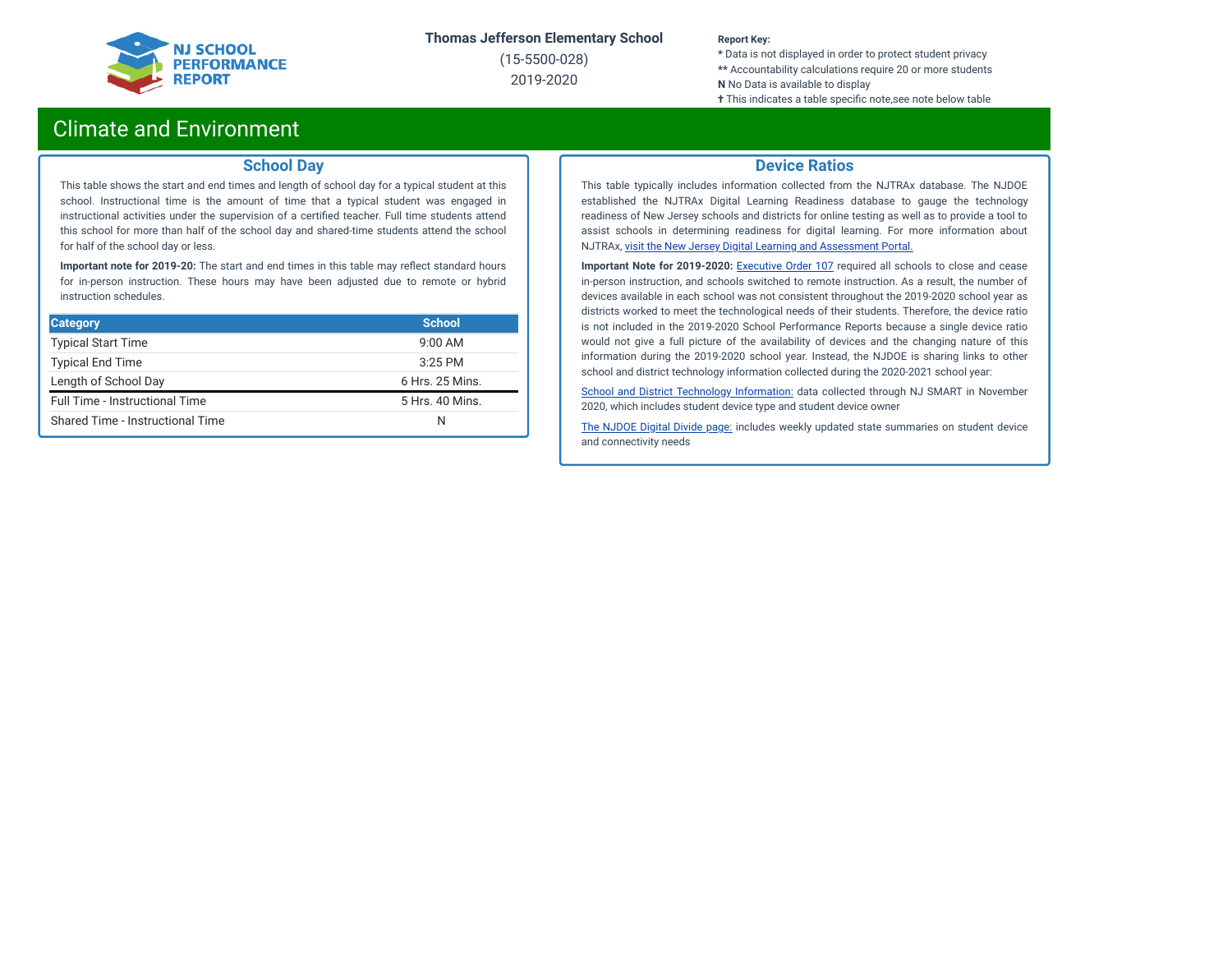# **J SCHOOL PERFORMANCE REPORT**

### **Thomas Jefferson Elementary School**

(15-5500-028) 2019-2020

#### **Report Key:**

**\*** Data is not displayed in order to protect student privacy **\*\*** Accountability calculations require 20 or more students **N** No Data is available to display **†** This indicates a table specific note, see note below table

# **Staff**

Staff data reflects teachers and administrators reported by districts at the beginning of the school year.

#### **Key terms for staff data:**

#### **Teachers:** All classroom teachers

Administrators: Principals, assistant principals, supervisors, coordinators, directors, and other central-office administrators, as well as superintendents and other district-level administrators Experience: Experience is based on information submitted by districts on all their staff members. For purposes of this report, the ESSA Educator Equity and federal reporting requirements, NJDOE has defined teachers as "inexperienced" if they have fewer than four years of prior experience in a given district. The tables below report on "experienced" teachers and administrators for federal reporting purposes. Out-of-Field: A teacher is labeled "out-of-field" if they are potentially teaching outsdie their area of certification. This could occur if the teacher cannot be found in the NJDOE's certification system, if their job code does not match their certification, of if the teacher has an expired certificate.

### **Teachers – Experience**

This table shows information about the experience of teachers assigned to this school and across the state. No teachers in New Jersey are teaching under emergency or provisional credentials as defined the United States Department of Education. The number of out-of-field teachers is the number of teachers who are potentially teaching outside of their area of certification.

| <b>Teachers Teachers</b>                                                     |                    |         |
|------------------------------------------------------------------------------|--------------------|---------|
| <b>Category</b>                                                              | in School in State |         |
| <b>Total Number of teachers</b>                                              | 60                 | 119,170 |
| Average years experience in<br>public schools                                | 12.6               | 12.3    |
| Average years experience in<br>district                                      | 11.6               | 11.0    |
| Percentage of Teachers with 4 or<br>more years experience in the<br>district | 76.7%              | 75.8%   |
| Number of out-of-field teachers                                              |                    | 2.276   |

### **Administrators – Experience (District Level)**

This table shows information about the experience of administrators assigned to this district and across the state.

| <b>Category</b>                                                                    | Admin. Admin.<br>in<br><b>District</b> | in<br><b>State</b> |
|------------------------------------------------------------------------------------|----------------------------------------|--------------------|
| Total Number of administrators                                                     | 47                                     | 9.574              |
| Average years experience in public<br>schools                                      | 19.7                                   | 16.2               |
| Average years experience in district                                               | 16.1                                   | 12.3               |
| Percentage of Administrators with 4<br>or more years experience in the<br>district | 87.2%                                  | 77.9%              |

### **Student and Staff Ratios**

This table shows ratios of students and staff members in the school and district. Ratios for librarians, nurses, counselors, and child study team members are only reported at the district level because many staff in these jobs are assigned only to the district and not to individual schools.

| <b>Ratio</b>                                       | <b>School</b><br><b>Ratio</b> | <b>District</b><br><b>Ratio</b> |
|----------------------------------------------------|-------------------------------|---------------------------------|
| <b>Students to Teachers</b>                        | 9:1                           | 11:1                            |
| Students to Administrators                         | 549:1                         | 154:1                           |
| Teachers to Administrators                         | 60:1                          | 14:1                            |
| Students to Librarians/Media<br><b>Specialists</b> |                               | 659:1                           |
| Students to Nurses                                 |                               | 604:1                           |
| Students to Counselors                             |                               | 279:1                           |
| Students to Child Study Team<br><b>Members</b>     |                               | 290:1                           |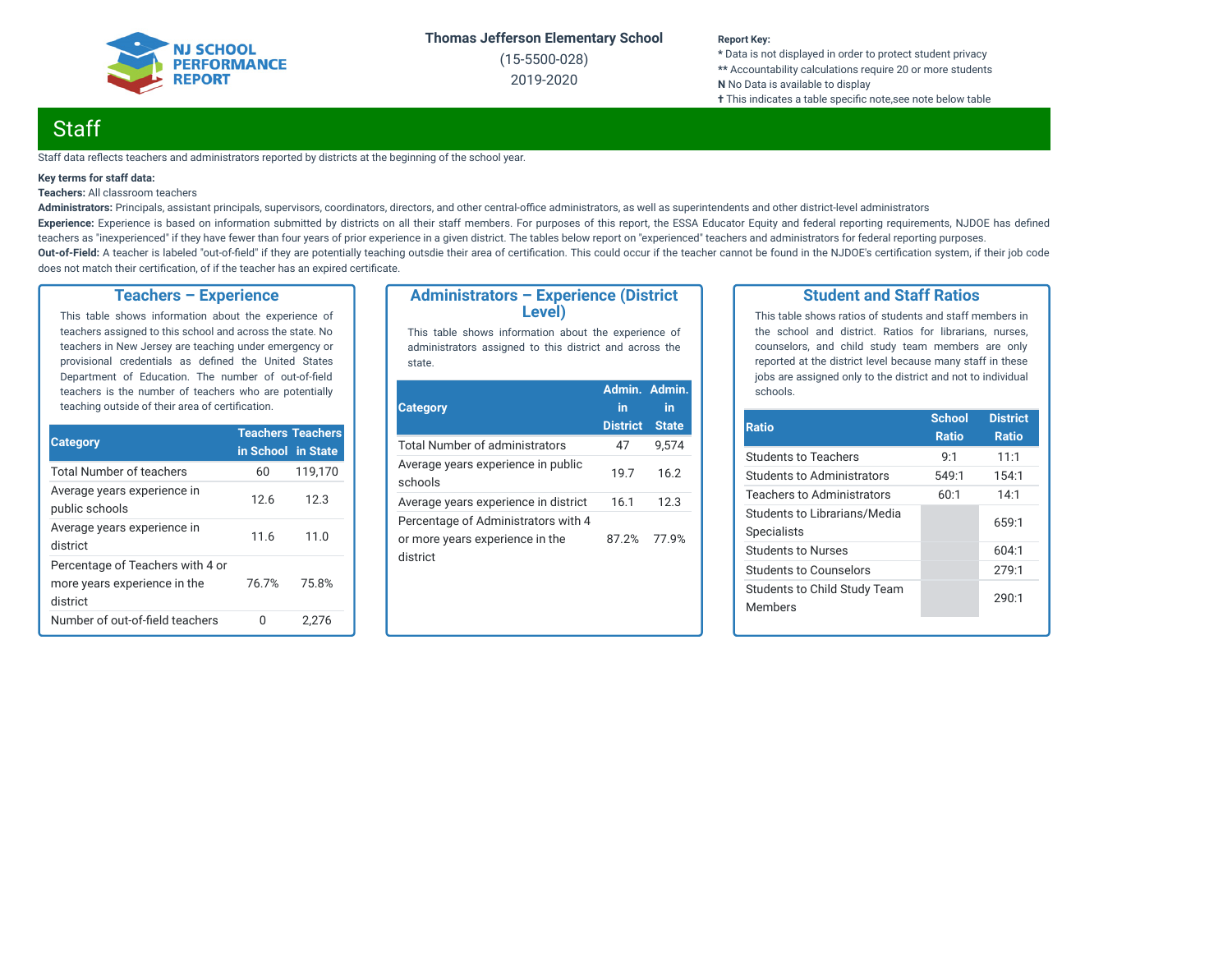# **J SCHOOL PERFORMANCE REPORT**

**Thomas Jefferson Elementary School**

(15-5500-028) 2019-2020

#### **Report Key:**

**\*** Data is not displayed in order to protect student privacy **\*\*** Accountability calculations require 20 or more students **N** No Data is available to display **†** This indicates a table specific note, see note below table

# Staff

Staff data reflects teachers and administrators reported by districts at the beginning of the school year.

#### **Key terms for staff data:**

#### **Teachers:** All classroom teachers

Administrators: Principals, assistant principals, supervisors, coordinators, directors, and other central-office administrators, as well as superintendents and other district-level administrators Experience: Experience is based on information submitted by districts on all their staff members. For purposes of this report, the ESSA Educator Equity and federal reporting requirements, NJDOE has defined teachers as "inexperienced" if they have fewer than four years of prior experience in a given district. The tables below report on "experienced" teachers and administrators for federal reporting purposes. Out-of-Field: A teacher is labeled "out-of-field" if they are potentially teaching outsdie their area of certification. This could occur if the teacher cannot be found in the NJDOE's certification system, if their job code does not match their certification, of if the teacher has an expired certificate.

### **Teachers and Administrators – Demographics**

This table compares the percentage of students, teachers, and administrators by gender and by racial and ethnic group. Note that 2019-20 is the first year that data was collected for nonbinary/undesignated gender and, as a result, the 2019-20 data may not be a true representation of the student or staff population. Additionally, to protect student privacy, gender percentages for 2019-20 are rounded to the nearest 0.5.

| <b>Category</b>                     | <b>Students in School</b> | <b>Teachers in School</b> | <b>Administrators in School</b> | <b>Students in State</b> | Teachers in State | <b>Administrators in State</b> |
|-------------------------------------|---------------------------|---------------------------|---------------------------------|--------------------------|-------------------|--------------------------------|
| Female                              | 53.5%                     | 81.5%                     | 0.0%                            | 48.5%                    | 77.0%             | 55.5%                          |
| Male                                | 46.5%                     | 18.5%                     | 100.0%                          | 51.5%                    | 23.0%             | 44.5%                          |
| Non-Binary/Undesignated Gender      | 1%                        | 1%                        | 1%                              | 1%                       | 1%                | $1\%$                          |
| White                               | 70.9%                     | 95.0%                     | 100.0%                          | 41.4%                    | 83.2%             | 77.0%                          |
| Hispanic                            | 7.3%                      | $1.7\%$                   | 0.0%                            | 30.5%                    | 7.6%              | 7.4%                           |
| <b>Black or African American</b>    | 13.1%                     | 1.7%                      | 0.0%                            | 15.1%                    | 6.6%              | 14.1%                          |
| Asian                               | 4.0%                      | 1.7%                      | 0.0%                            | 10.2%                    | 2.1%              | 1.2%                           |
| American Indian or Alaska Native    | 0.0%                      | 0.0%                      | 0.0%                            | 0.1%                     | 0.1%              | 0.1%                           |
| Native Hawaiian or Pacific Islander | 0.0%                      | $0.0\%$                   | 0.0%                            | 0.2%                     | 0.1%              | 0.1%                           |
| Two or More Races                   | 4.7%                      | 0.0%                      | 0.0%                            | 2.4%                     | 0.2%              | 0.2%                           |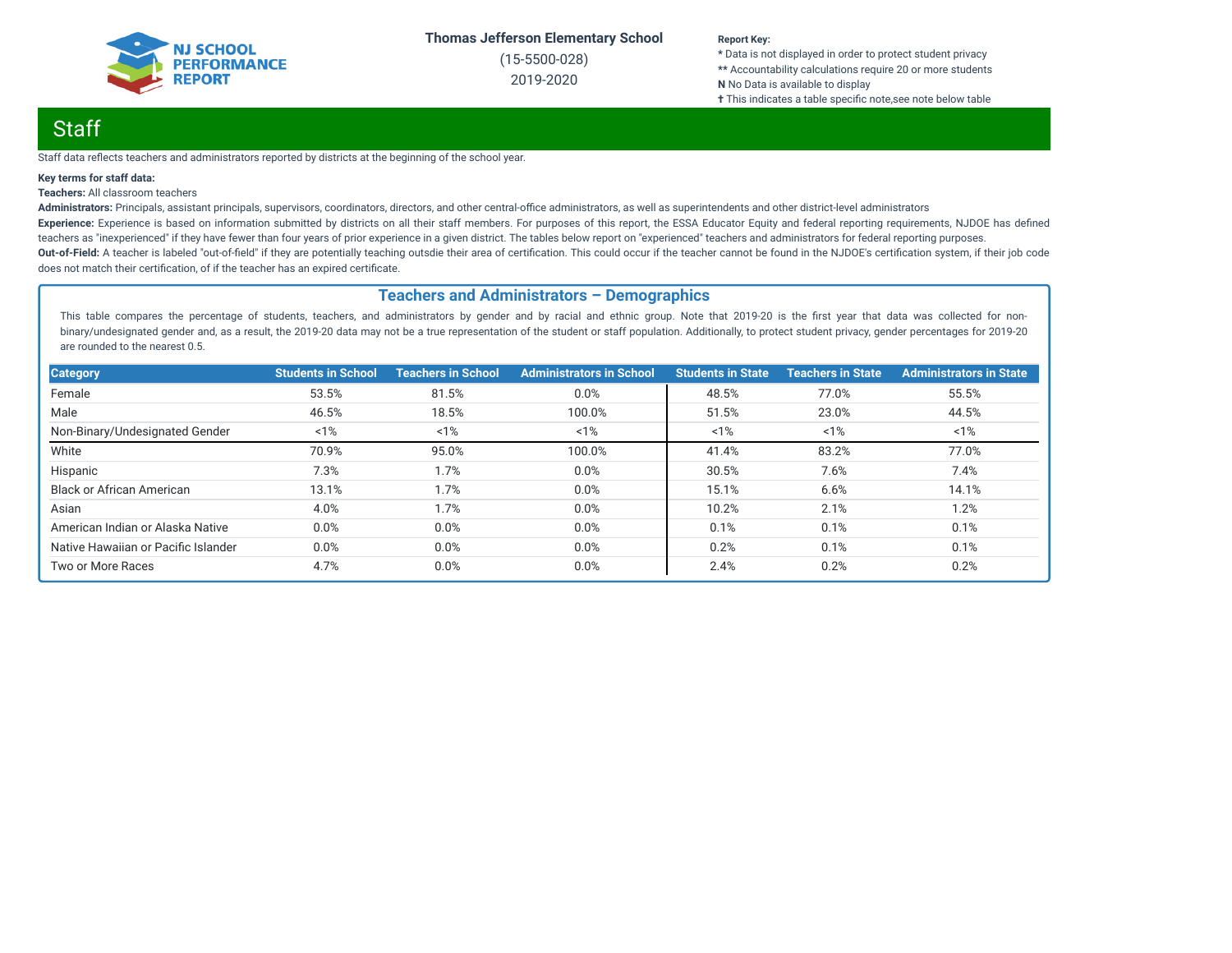# **SCHOOL REPORT**

### **Thomas Jefferson Elementary School**

(15-5500-028) 2019-2020

### **Report Key:**

**\*** Data is not displayed in order to protect student privacy **\*\*** Accountability calculations require 20 or more students **N** No Data is available to display **†** This indicates a table specific note, see note below table

# **Staff**

Staff data reflects teachers and administrators reported by districts at the beginning of the school year.

### **Key terms for staff data:**

**Teachers:** All classroom teachers

Administrators: Principals, assistant principals, supervisors, coordinators, directors, and other central-office administrators, as well as superintendents and other district-level administrators Experience: Experience is based on information submitted by districts on all their staff members. For purposes of this report, the ESSA Educator Equity and federal reporting requirements, NJDOE has defined teachers as "inexperienced" if they have fewer than four years of prior experience in a given district. The tables below report on "experienced" teachers and administrators for federal reporting purposes. Out-of-Field: A teacher is labeled "out-of-field" if they are potentially teaching outsdie their area of certification. This could occur if the teacher cannot be found in the NJDOE's certification system, if their job code does not match their certification, of if the teacher has an expired certificate.

### **Teachers and Administrators - Level of Education**

This chart shows the highest level of education attained by teachers and administrators. The Bachelor's category may include other degrees/certificates such as a Specialist's degree. Administrators are required to have a Master's degree or higher.



### **Teachers and Administrators - One-Year Retention (District Level)**

This table shows the percentage of teachers and administrators assigned to this district in 2018-19 that were still assigned to this district in 2019-20. Staff who were not retained may have changed districts or no longer work for the state (including retirements).

| Job Type                                      | <b>District</b> | <b>State</b> |
|-----------------------------------------------|-----------------|--------------|
| 2018-19 Teachers: Same district 2019-20       | 89.3%           | 90.7%        |
| 2018-19 Administrators: Same district 2019-20 | 95.7%           | 87.8%        |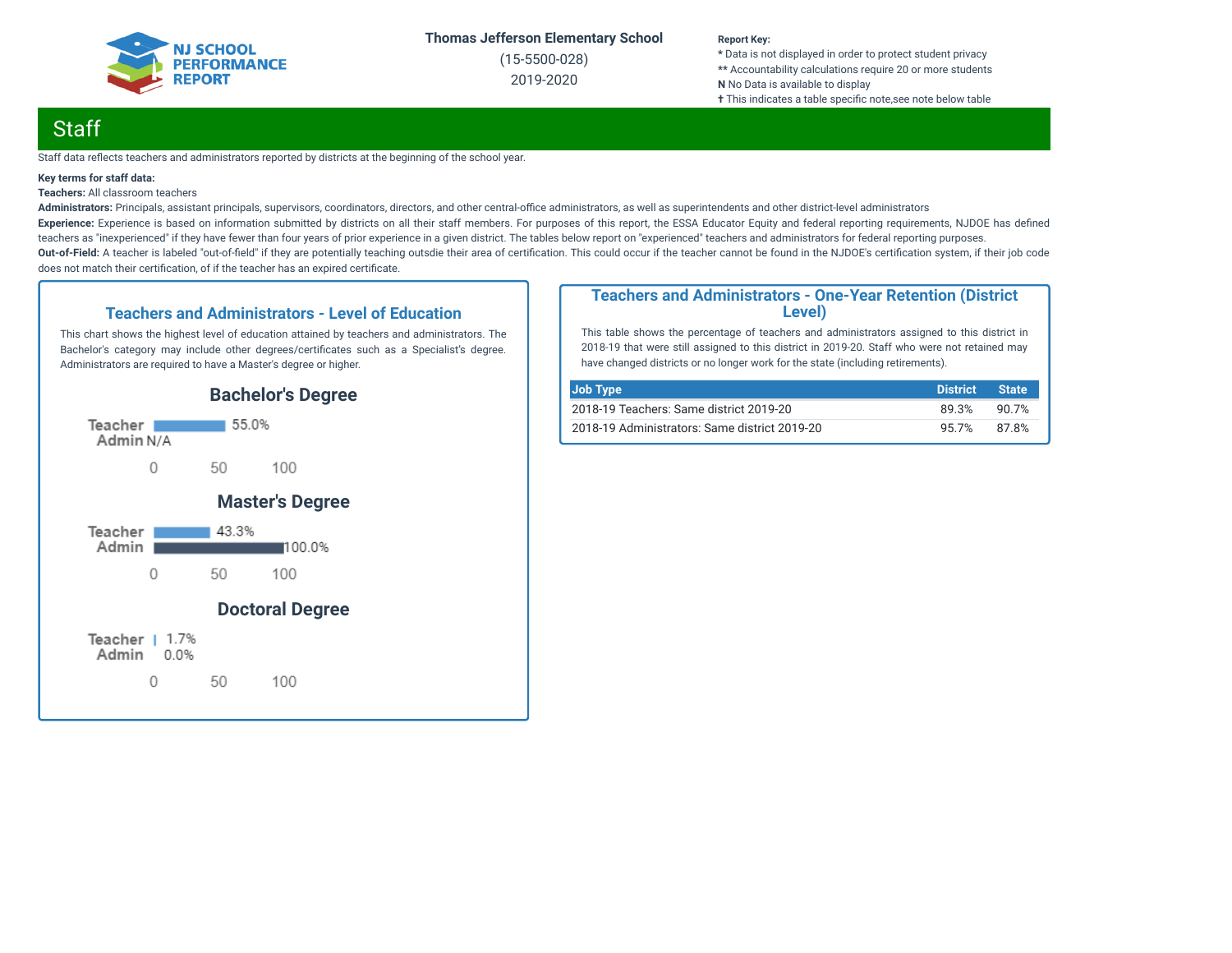

(15-5500-028) 2019-2020

#### **Report Key:**

**\*** Data is not displayed in order to protect student privacy **\*\*** Accountability calculations require 20 or more students **N** No Data is available to display **†** This indicates a table specific note,see note below table

# Per-Pupil Expenditures

## **Per-Pupil Expenditures by Source**

The link below produces a table summarizing the most recently available expenses for regular and special education students taught at schools in the district. The amounts shown include expenditures for instruction, support services, administration, operations and maintenance, and extra-curricular activities.

For more information regarding this table please refer to the guidance for school level reporting, which is available on the NJDOE webpage ESSA School Level Reporting [Information](https://www.nj.gov/education/finance/fp/af/essa.shtml). More in-depth information about district and charter school spending can be found in the User [Friendly](https://www.nj.gov/education/finance/fp/ufb/) Budget and the [Comprehensive](https://www.nj.gov/education/finance/fp/cafr/search/) Annual Financial Report (CAFR) and Auditor Management Reports (AMRs).

Please be aware that the total district expenditures represented in these reports are taken from audited district financial data, but the subsequent allocation of these resources to specific schools is not audited or otherwise verified by the New Jersey Department of Education. If you have specific questions about the assignment (or lack of assignment) of school-level amounts, please contact the district for additional information.

### [Link to District Summary of 2019-20 School-Level Per Pupil Expenditures by Source](https://homeroom4.doe.state.nj.us/audsum/PpeReport?&did=5500&fileformat=html&reportname=PERFORMREPORT&fy=20)

An option to download all [school-level](https://homeroom4.doe.state.nj.us/audsum/PpeReport?&did=9999&fileformat=html&reportname=PERFORMREPORT&fy=20) summaries by district in one spreadsheet is also available. However, because districts have flexibility in how certain costs are allocated to individual schools, school-level costs should not be compared between schools in different districts.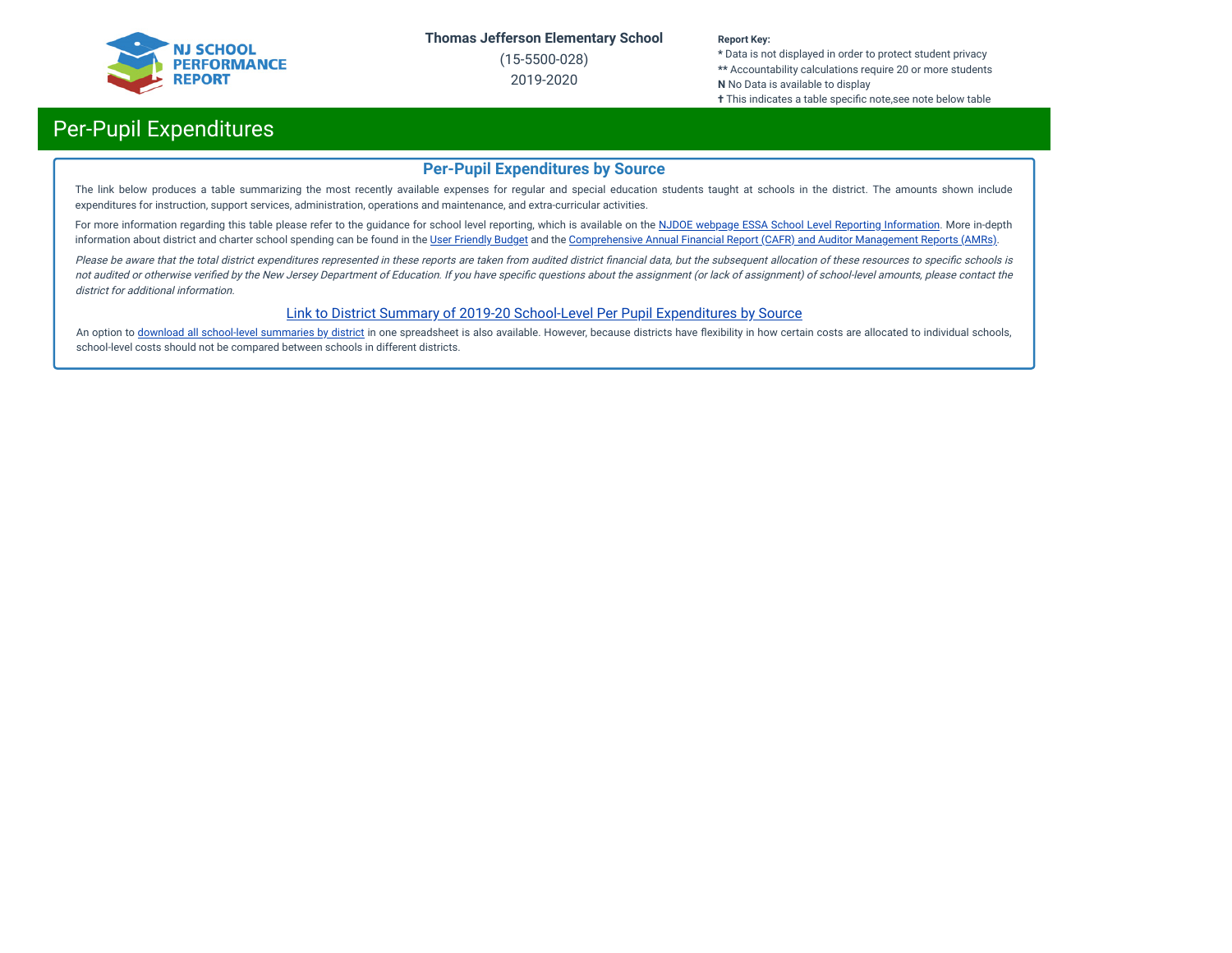(15-5500-028) 2019-2020

#### **Report Key:**

**\*** Data is not displayed in order to protect student privacy **\*\*** Accountability calculations require 20 or more students **N** No Data is available to display **†** This indicates a table specific note,see note below table

# **Accountability**

#### **New Jersey's Every Student Succeeds Act (ESSA) Accountability System**

New Jersey's school accountability system identifies schools that are in need of [comprehensive](https://www.nj.gov/education/ESSA/plan/plan.pdf) and targeted support as required by the Every Student Succeeds Act (ESSA). Based on New Jersey's approved ESSA state plan, NJDOE will identify schools in the following four federal categories every three years:

- **Comprehensive Support and Improvement (CSI): Overall Low Performing:**
	- Schools with a summative score in the bottom 5% of Title I schools.
- **Comprehensive Support and Improvement (CSI): Low Graduation Rate:**
- High schools with a four-year graduation rate of 67% or less
- **Additional Targeted Support and Improvement: Low Performing Student Group (ATSI):**
	- Schools with one or more student group with a summative score that would be in the bottom 5% of Title I schools
- **Comprehensive Support and Improvement (CSI): Chronically Low Performing:**
	- o Title I schools identified as Additional Targeted Support and Improvement; Low Performing Student Group (ATSI) that are identified for three or more consecutive years, i.e. ATSI schools that do not meet exit criteria.
	- The NJDOE has not yet identified schools in this category as no ATSI schools have been in status for three or more years.

Annually, NJDOE will identify schools in the following federal category:

- **Targeted Support and Improvement: Consistently Underperforming Student Group (TSI):**
	- Schools with one or more students group that missed annual targets or standards for all indicators for two years in a row

For purposes of ESSA accountability, only schools and student groups with data for 20 or more students are included in calculations.

For more information about New Jersey's [accountability](https://www.state.nj.us/education/title1/accountability/progress/19/2018-19%20Statewide%20Progress%20toward%20Long-Term%20Goals.pdf) system, how indicator and summative scores were calculated, how federal accountability status is determined, and statewide progress toward long-term goals, see these [accountability](https://www.state.nj.us/education/title1/accountability/progress/20) resources.

Important Note for 2019-2020: Due to the COVID-19 pandemic, New Jersey received a waiver from the United States [Department](https://www.nj.gov/education/covid19/news/docs/Accountability%20and%20School%20Identification,%20and%20Reporting%20Requirement%20Waiver%20Word.pdf) of Education (USED) in March 2020 to waive statewide assessment, accountability, and reporting requirements in the Elementary and Secondary Education Act (ESEA) for the 2019-2020 school year. This removes the requirement to:

- Calculate indicator scores and summative scores for the 2019-2020 school year;
- Measure progress toward long-term goals and measures of interim progress for accountability indicators for the 2019-2020 school year; and
- Identify schools for comprehensive and targeted support and improvement during the 2020-2021 school year (based on 2019-2020 data).

As a result of the March 2020 waiver, any school that was identified for comprehensive or targeted support and improvement during the 2019-2020 school year for support during the 2020-2021 school year will retain the same status for the 2021-2022 school year and continue to receive support and interventions from the NJDOE.

For the categories that are identified every three years, the last identification occurred in the 2018-2019 school year (based on 2017-2018 data) and the next identification was scheduled for the 2021-2022 school year (based on 2020-2021 data). Due to the COVID-19 pandemic and associated federal waivers, New Jersey has submitted a proposed addendum to New Jersey's consolidated state plan to delay the next identification until the 2022-2023 school year (based on 2021-2022 data) and also delay the exit of all currently identified schools to align with the next identification.

For the annual identification of schools for Targeted Support and Improvement: Consistently Underperforming Student Group, no schools will be identified during the 2020-2021 school year as a result of the March 2020 waiver. New Jersey has submitted a request to USED to waive the next identification in the 2021-2022 school year due to the lack of two consecutive years of data.

Because these requests to adjust exit dates are dependent on approval by USED, exit dates are not included in the 2019-2020 reports. Updated exit dates will be shared directly with districts when they are finalized. Check the [accountability](https://www.state.nj.us/education/title1/accountability/progress/20) resources page for current information.

The 2019-2020 Accountability Indicator Scores and Summative Ratings and Accountability Summary by Student Group tables will not be included in the report for 2019-2020 as these tables include indicator scores, summative scores, and progress toward long-term goals and those measures were waived under the March 2020 waiver.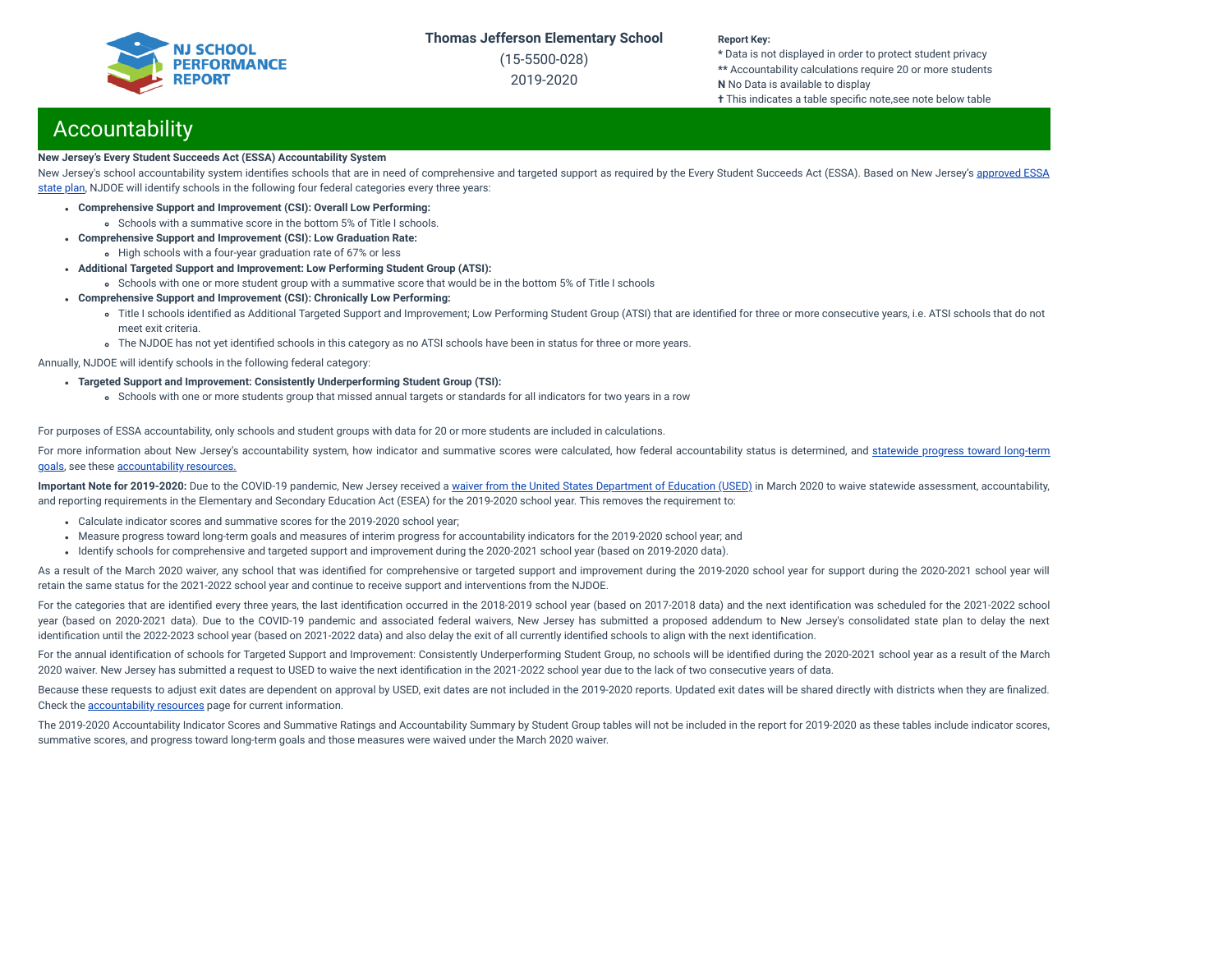# **IJ SCHOOL PERFORMANCE REPORT**

**Thomas Jefferson Elementary School**

(15-5500-028) 2019-2020

#### **Report Key:**

**\*** Data is not displayed in order to protect student privacy **\*\*** Accountability calculations require 20 or more students **N** No Data is available to display

### **†** This indicates a table specific note, see note below table

# Accountability

### **ESSA Accountability Status**

The table below provides the school's federal school status for the 2021-22 school year, the category (or reason) for identification, the year the school is eligible to exit status, and, if applicable, the student groups identified for support. For additional information, the **NJDOE ESSA [Accountability](https://www.state.nj.us/education/title1/accountability/progress/20/) webpage** includes a list of all schools requiring [comprehensive](https://www.state.nj.us/education/title1/accountability/progress/19/CAP%20Comprehensive_Targeted_Schools.xlsx) or targeted support and improvement with the amount of School Improvement Aid (SIA) funds received and information on exit [criteria](https://www.state.nj.us/education/title1/accountability/progress/20/ESSAExitCriteriaDocument.pdf) for identified schools.

| Status for 2021-22 School Year                                   | Not in Status |
|------------------------------------------------------------------|---------------|
| Category of Identification                                       | n/a           |
| <b>Year Eligible to Exit Status</b>                              | n/a           |
| <b>Student Group Status: White</b>                               |               |
| <b>Student Group Status: Hispanic</b>                            |               |
| <b>Student Group Status: Black or African American</b>           |               |
| Student Group Status: Asian, Pacific Islander, Native Hawaiian   |               |
| Student Group Status: American Indian or Alaska Native           |               |
| <b>Student Group Status: Two or More Races</b>                   |               |
| <b>Student Group Status: Economically Disadvantaged Students</b> |               |
| <b>Student Group Status: Students with Disabilities</b>          |               |
| <b>Student Group Status: English Learners</b>                    |               |

 $\dagger$  This flag is used if a school is identified for Comprehensive Support and Improvement, but one or more student groups met criteria for Targeted Support and Improvement.

### **ESSA Accountability Progress**

The table below shows performance on each of New Jersey's ESSA accountability indicators for the last three years. ELA and Math Proficiency represent the percentage of students that met or exceeded expectations on statewide assessments (NJSLA/PARCC or DLM). ELA and Math Growth represent the median student growth percentile. Four- and five-year graduation rates represent the adjusted cohort graduation rates. Progress toward English Language Proficiency, which was first available in 2017-18, shows the percentage of English Learners that demonstrated the expected amount of growth on the ACCESS for ELLs 2.0 Assessment for English Language proficiency. Chronic absenteeism represents the percentage of students that were absent for 10% or more of the days enrolled during the school year.

| <b>ESSA Acountability Indicator</b> | $2017 -$ | $2018 -$ | 2019- |
|-------------------------------------|----------|----------|-------|
|                                     | 18       | 19       | 20    |
| <b>ELA Proficiency</b>              | 43.8%    | 43.4%    |       |
| <b>Math Proficiency</b>             | 48.4%    | 46.6%    |       |
| <b>ELA Growth</b>                   | 40       | 49       |       |
| Math Growth                         | 58       | 64       |       |
| 4-Year Graduation Rate+             | N        | N        | N     |
| 5-Year Graduation Rate+             | N        | N        | N     |
| Progress toward English Language    | $\star$  | $\star$  |       |
| Proficiency                         |          |          |       |
| <b>Chronic Absenteeism</b>          | 9.1%     | 6.5%     |       |
|                                     |          |          |       |

† This table shows the most recent graduation rate for reference, but accountability calculations for a given year use the prior year's graduation rate.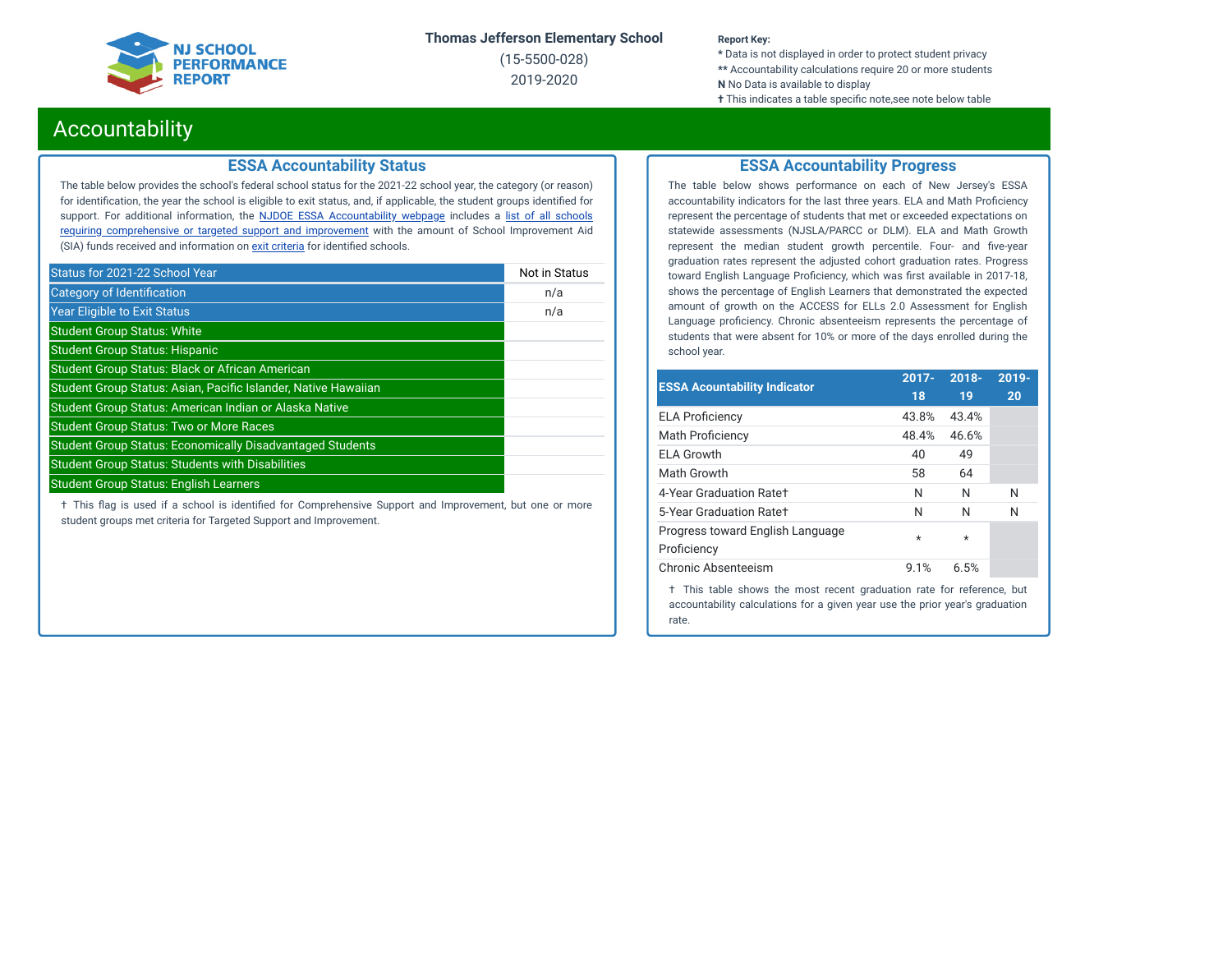

(15-5500-028) 2019-2020

#### **Report Key:**

**\*** Data is not displayed in order to protect student privacy **\*\*** Accountability calculations require 20 or more students **N** No Data is available to display **†** This indicates a table specific note, see note below table

# Narrative

This section allows schools and districts to share highlights, achievements, and other important information about programs, activities, and services that are offered in their own words. If there are questions about the information provided in the narrative section, please contact the school or district directly.

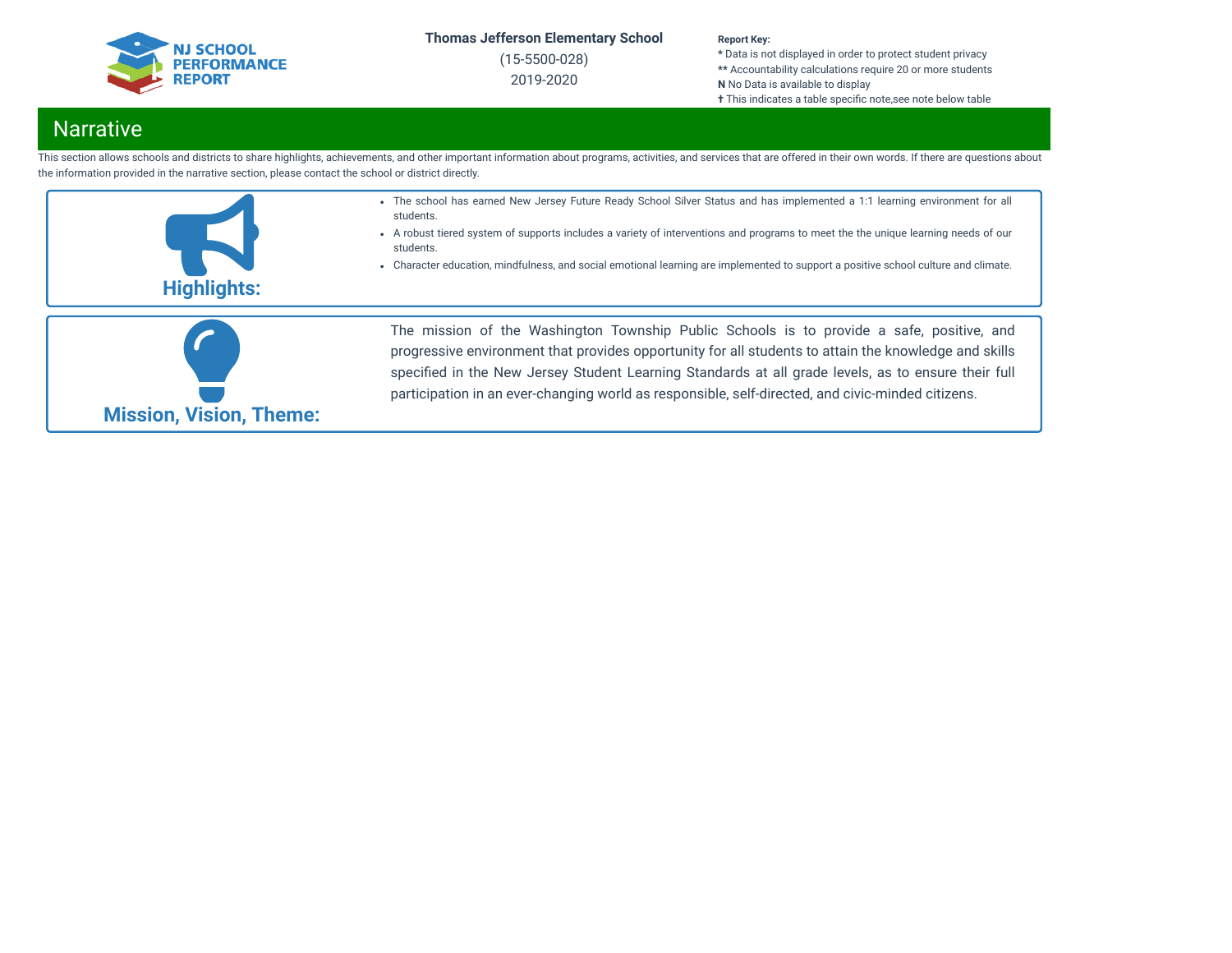

(15-5500-028) 2019-2020

### **Report Key:**

**\*** Data is not displayed in order to protect student privacy **\*\*** Accountability calculations require 20 or more students **N** No Data is available to display **†** This indicates a table specific note,see note below table

# **Narrative**

This section allows schools and districts to share highlights, achievements, and other important information about programs, activities, and services that are offered in their own words. If there are questions about the information provided in the narrative section, please contact the school or district directly.



Thomas Jefferson Elementary School is dedicated to the mission of excellence through equity, engagement, and environment. Our students are exposed to rich curricula, a variety of clubs, character education and social emotional learning programs, enrichment and remediation programs, and student recognition programs. Our school has partnered with many community resources to offer a myriad of learning experiences.



**Courses, Curriculum, Instruction:**

A comprehensive balanced literacy approach provides students with opportunities to engage in variety of authentic reading and writing activities while learning foundational skills in a systematic approach. In addition to an inquiry-based approach to science and social studies, an observable connection exists with literacy integrated throughout the curriculum. Mathematics instruction fosters critical thinking and problem-solving skills while students work in small guided groups or partnerships.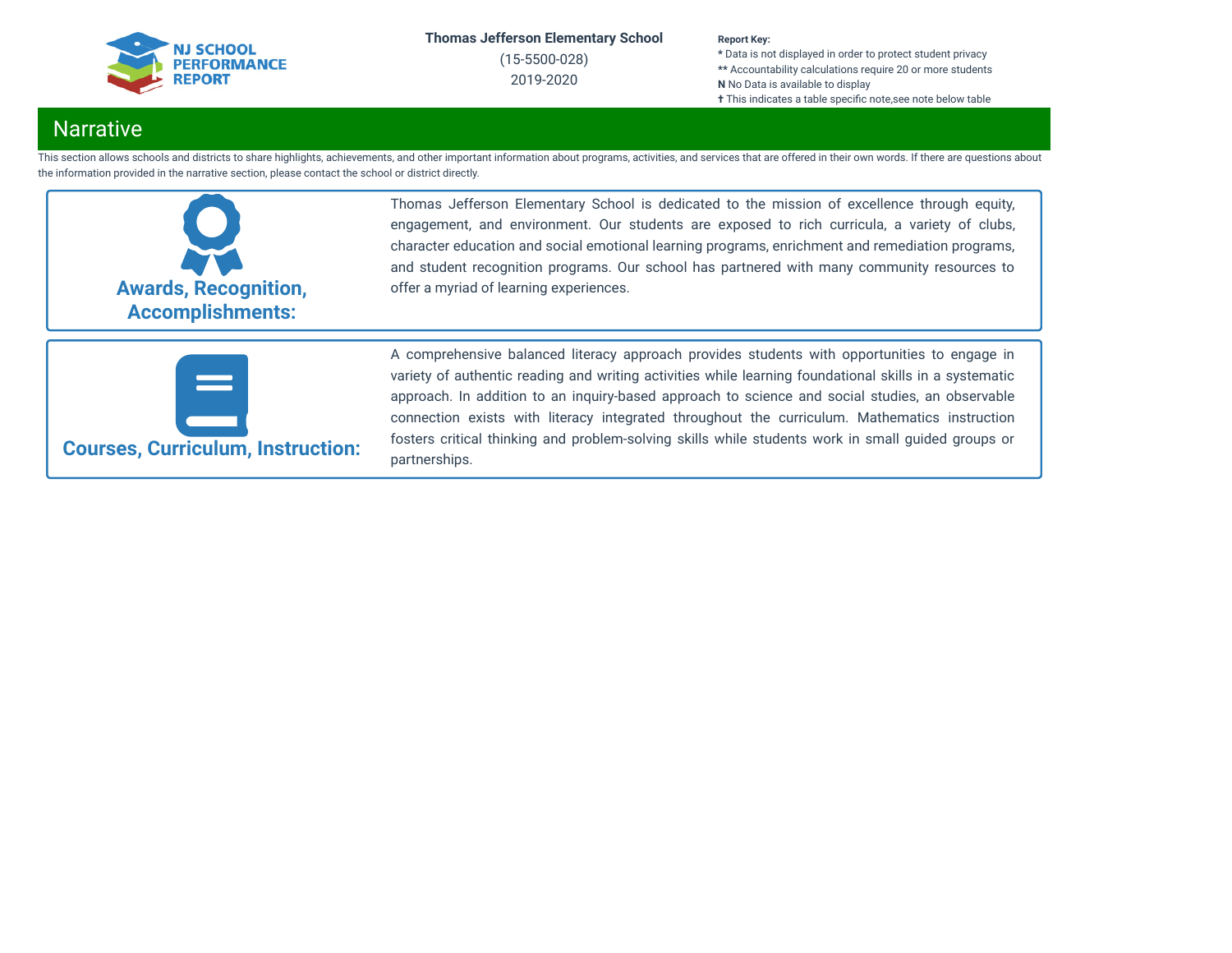

(15-5500-028) 2019-2020

### **Report Key:**

**\*** Data is not displayed in order to protect student privacy **\*\*** Accountability calculations require 20 or more students **N** No Data is available to display **†** This indicates a table specific note, see note below table

# Narrative

This section allows schools and districts to share highlights, achievements, and other important information about programs, activities, and services that are offered in their own words. If there are questions about the information provided in the narrative section, please contact the school or district directly.



Students may elect to engage in the following clubs: Drama Club, STEM Club, Strategic Games Club, Future Acts, Newspaper Club, and the Environmental "Green" Club. The majority of these clubs are available to students in grades two through five. In addition, students in fifth grade may be selected to serve as a School Safety. School safeties support arrival and dismissal procedures, as well as, the orderly operations of special events.



Intensive before and after school tutoring programs provide diagnostic-prescriptive instruction for identified students. Tutoring programs provide academic and/or behavior supports.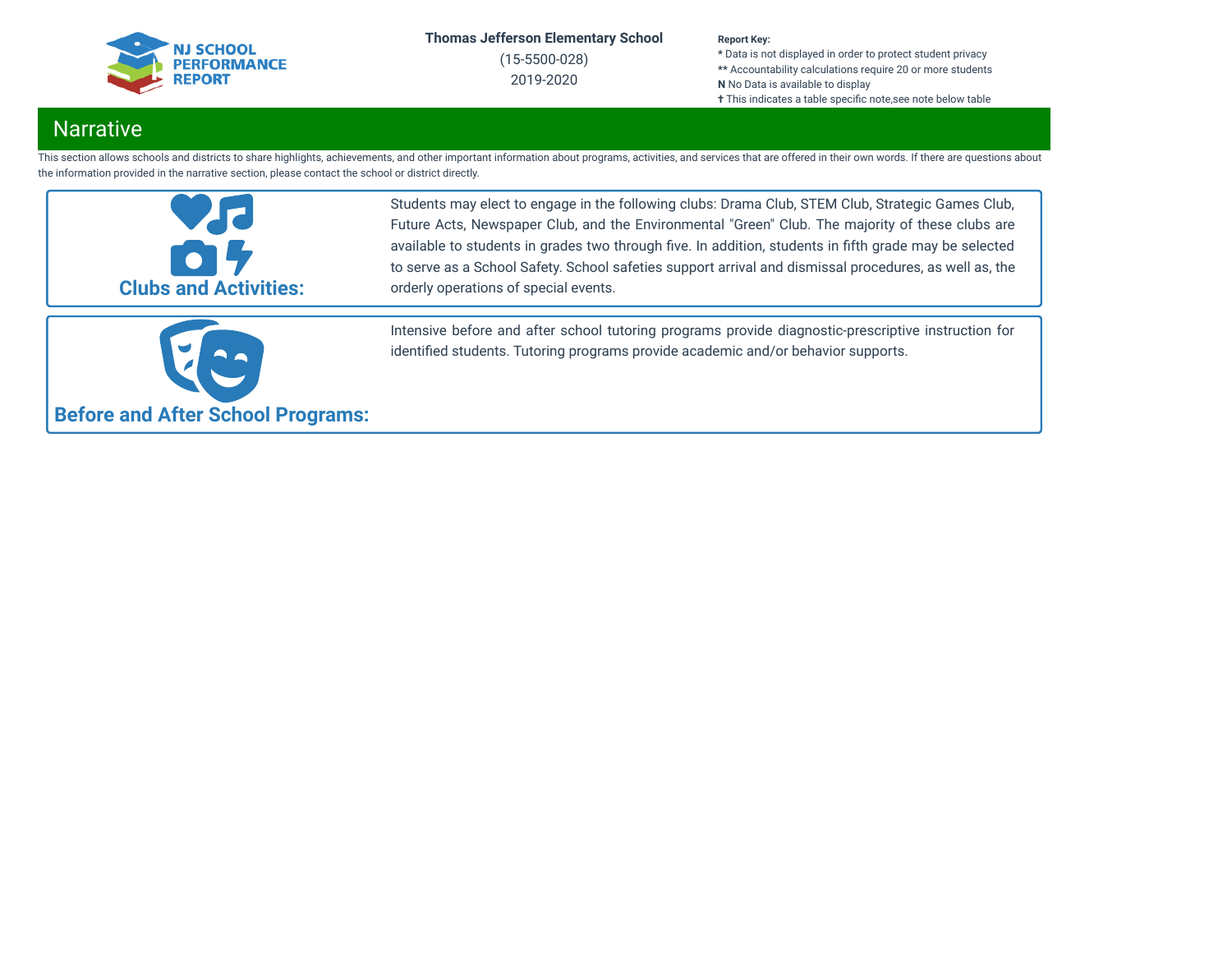

(15-5500-028) 2019-2020

#### **Report Key:**

**\*** Data is not displayed in order to protect student privacy **\*\*** Accountability calculations require 20 or more students **N** No Data is available to display **†** This indicates a table specific note,see note below table

# **Narrative**

This section allows schools and districts to share highlights, achievements, and other important information about programs, activities, and services that are offered in their own words. If there are questions about the information provided in the narrative section, please contact the school or district directly.



The staff at Thomas Jefferson Elementary School engages in district-level and site-based, jobembedded professional development opportunities. These high-quality workshops develop theoretical understanding, provide demonstrations and/or modeling, and include opportunities for collaboration. Analysis of student data guides the content of these programs. In addition, the sharing of instructional strategies adds to the innovation of these professional development experiences.



Student supports range from academic to social/emotional. SACs and school counselors, nursing services, board certified behavior analysts and clinical associates, and character programs support the social emotional learner. A variety of academic supports are provided through our intervention/enrichment programs. All teachers analyze data during scheduled data meetings, and our Intervention and Referral Services Team meets regularly to examine student data in order to make decisions regarding the supports and services for individual students.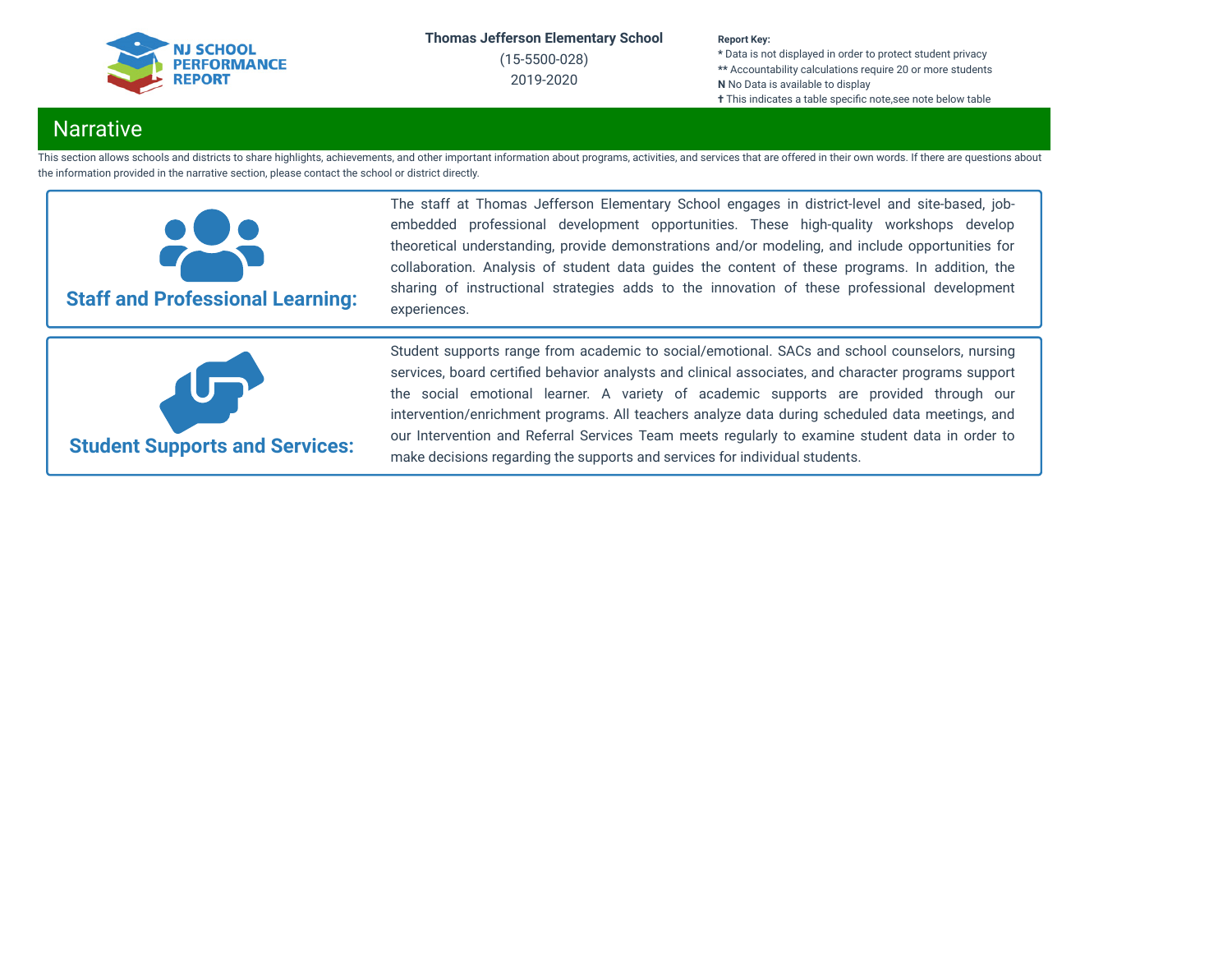

(15-5500-028) 2019-2020

#### **Report Key:**

**\*** Data is not displayed in order to protect student privacy **\*\*** Accountability calculations require 20 or more students **N** No Data is available to display **†** This indicates a table specific note, see note below table

# Narrative

This section allows schools and districts to share highlights, achievements, and other important information about programs, activities, and services that are offered in their own words. If there are questions about the information provided in the narrative section, please contact the school or district directly.



Thomas Jefferson Elementary School has a Wellness Committee that recognizes the link between student health and learning. The school is committed to providing a learning environment that promotes student wellness, proper nutrition, health education, and regular physical activity for all students. Breakfast is offered and served daily in each classroom to promote proper nutrition, improve concentration, and increase student performance in the classroom.



**Parent and Community Involvement:**

Our school offers parent involvement in a variety of formats. Our PTO is an active organization along with our district Special Education Parent Advisory Group (SEPAG). Parent involvement nights such as Parents as Partners and Stepping Up to the Next Grade offer informative sessions about curriculum, instruction, and social and emotional supports. Parents are active on school-based committees, and they are also involved in school events and special programs.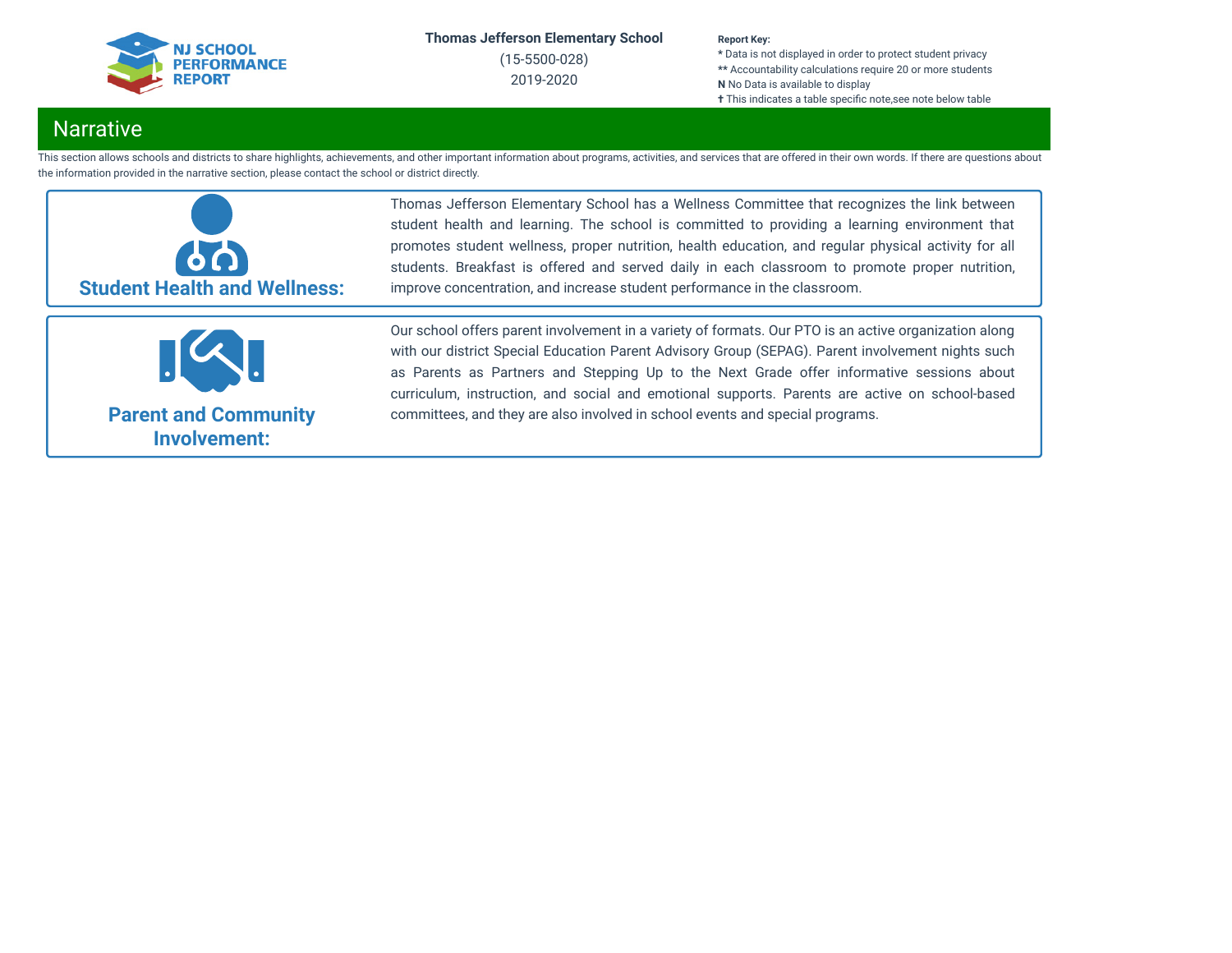

(15-5500-028) 2019-2020

### **Report Key:**

**\*** Data is not displayed in order to protect student privacy **\*\*** Accountability calculations require 20 or more students **N** No Data is available to display **†** This indicates a table specific note, see note below table

# Narrative

This section allows schools and districts to share highlights, achievements, and other important information about programs, activities, and services that are offered in their own words. If there are questions about the information provided in the narrative section, please contact the school or district directly.

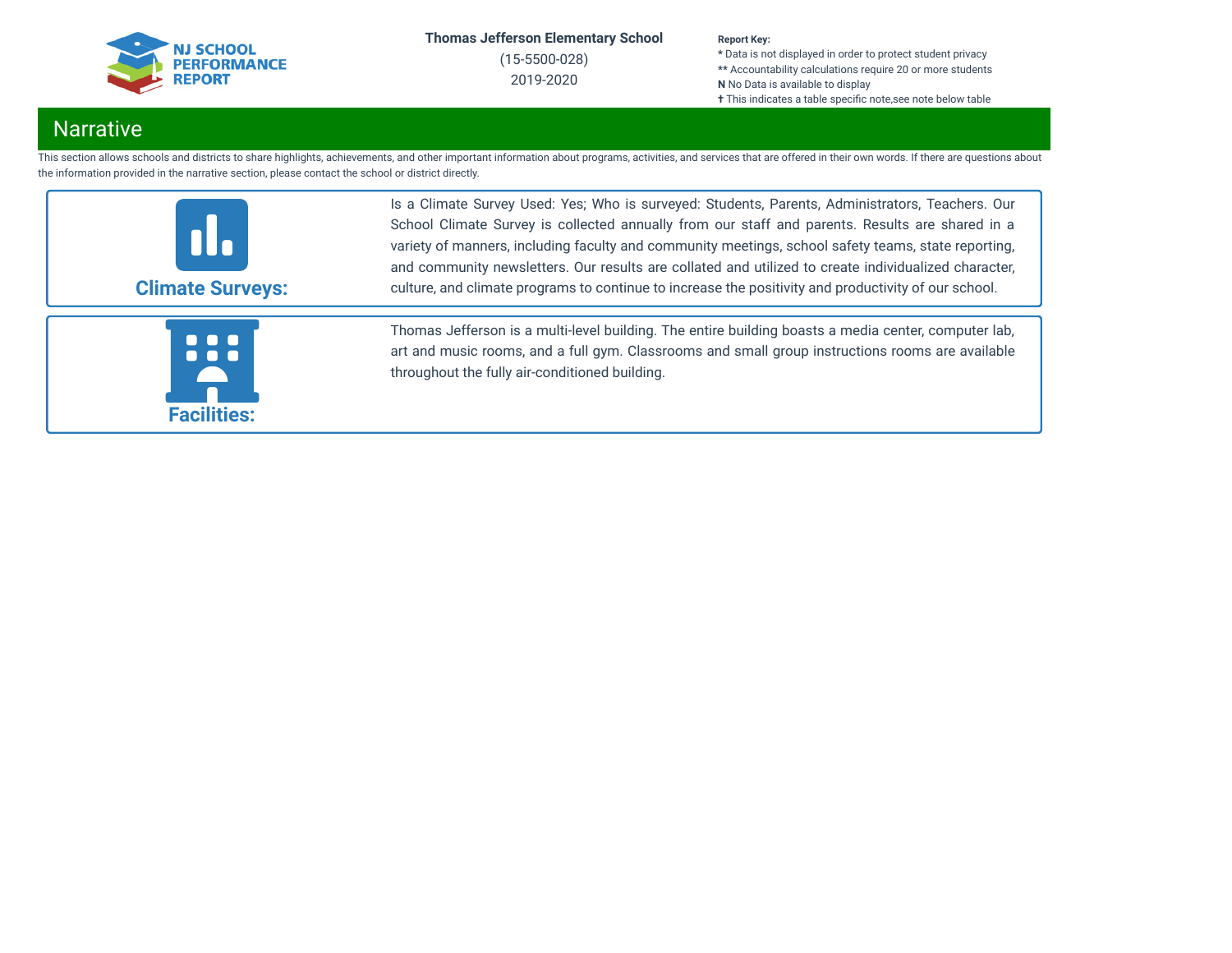

(15-5500-028) 2019-2020

#### **Report Key:**

**\*** Data is not displayed in order to protect student privacy **\*\*** Accountability calculations require 20 or more students **N** No Data is available to display **†** This indicates a table specific note, see note below table

# Narrative

This section allows schools and districts to share highlights, achievements, and other important information about programs, activities, and services that are offered in their own words. If there are questions about the information provided in the narrative section, please contact the school or district directly.



At the elementary level, a new grading policy was adopted ahead of schedule to respond to the challenges of remote learning. Therefore, our K-2 standards based grading approach was expanded to students in grades 3-5. In addition, our assessments and reading inventories were revised to address students learning remotely while providing more meaningful formative assessment data. Remote Education Factiliators were established to provide ongoing live instruction for fully remote and off cohort students while our intervention specialists served as remote coaches to support students in the first several weeks with connecting regularly. All PreK-2 students were provided with iPads, and all kindergarten students received new iPads as part of our new replenishment cycle.